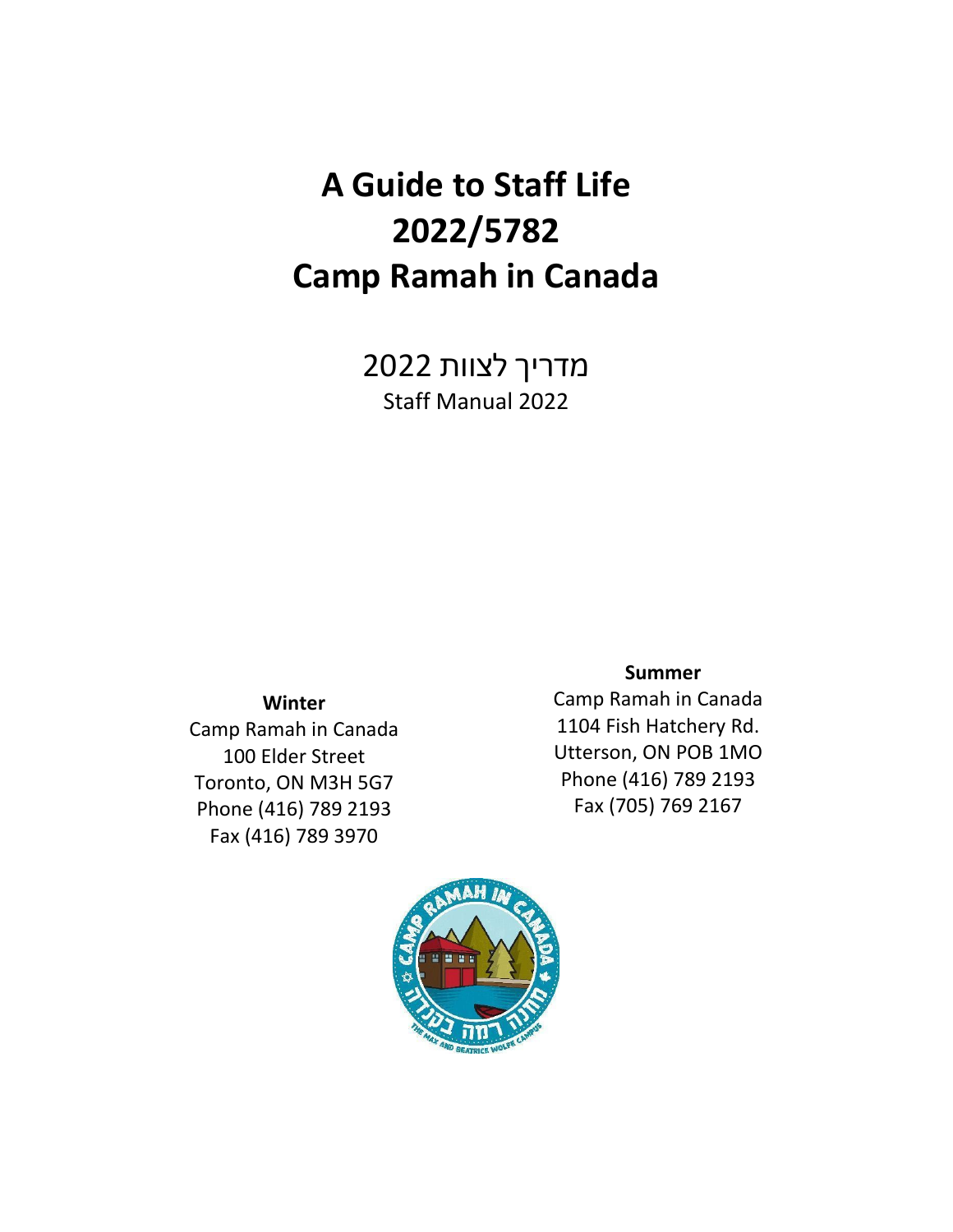## **Professional Staff**

Rabbi Jordan Bendat-Appell, Director [jordan@campramah.com](mailto:jordan@campramah.com) Extension 2135

Aviva Millstone, Associate Director [aviva@campramah.com](mailto:aviva@campramah.com) Extension 2137

Mitch Small, Director of Finance and Operations [Msmall@campramah.com](mailto:Msmall@campramah.com) Extension 2510

Messodie Carter, Director of Development [messodie@campramah.com](about:blank) Extension 2138

Sami Eisen, Program Director [sami@campramah.com](mailto:leora@campramah.com) Extension 2501

Naomi Dzaldov, Parent Liaison [naomi@campramah.com](mailto:naomi@campramah.com) Extension 2134

Reena Cohen, Office Administrator [info@campramah.com](mailto:info@campramah.com) Extension 2100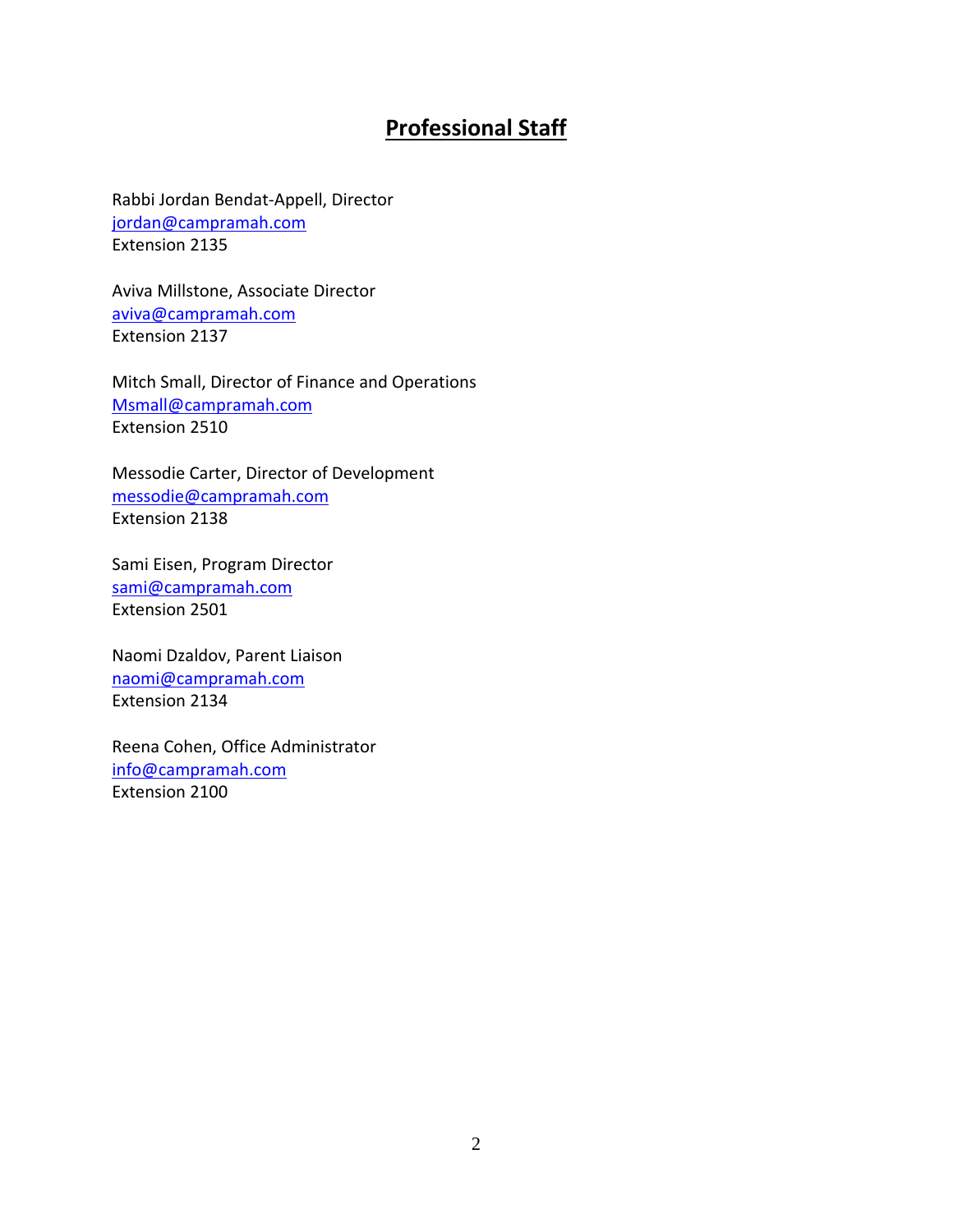## **Table of Contents**

Introduction… 2 Why Ramah… 6 Preparing for Camp… 8 Security… 10 The Yes's of Being a Tzevet Member… 11 The No's of Being a Tzevet Member… 15 Tzevet Life… 19 The Daily Schedule and Routine of Camp… 22 Appendix… 24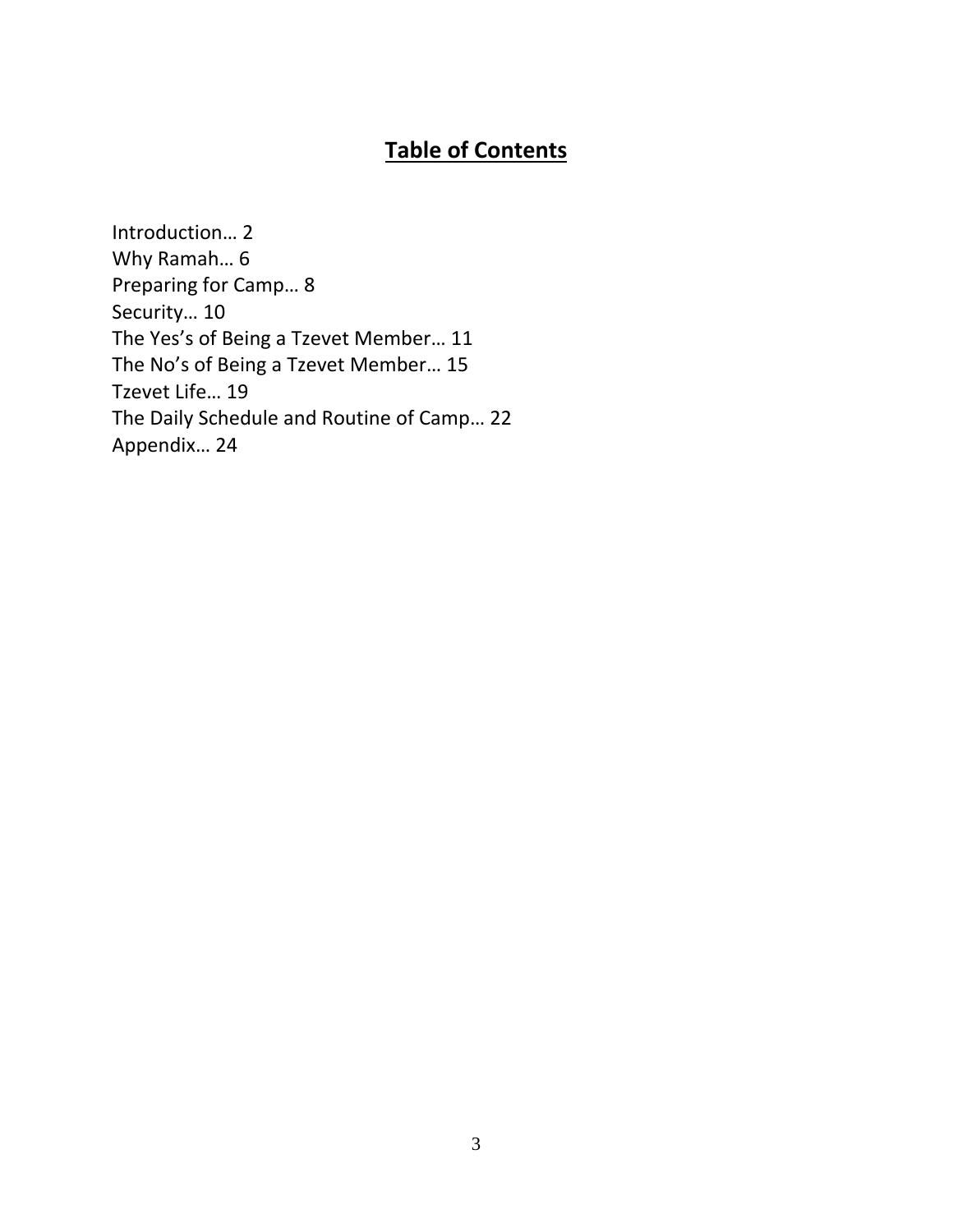## **Shalom Ramah** *Chaver/Chaverat Tzevet*

### Welcome to the 2022/5782 Camp season!

We are so excited for Kayitz 2022– one that will hopefully be more "normal" than last summer. While the situation will surely change between whenever you may be reading this and the summer, we do hope and imagine that we will indeed be able to offer a more open, normal summer. However, we also imagine that we will still have some COVID protocols and procedures in place.

What we know for sure is that our campers and our community need camp for their well being. We all need camp --and to make it happen safely and successfully will require great effort on every staff member's part. It will require attention to detail, self-sacrifice, and an ongoing commitment to support the larger mission of camp.

We believe strongly that our efforts will pay off and this summer will prove to be perhaps our most meaningful camp experience ever.

We are delighted that you will be part of Camp Ramah in Canada's talented and committed team during the coming summer. As a *tzevet* member, you will play a pivotal role in shaping the unique and dynamic community known as Ramah.

In the words you use, in your attitude and tone, in your unspoken gestures, in your every action while at camp, you function as a (*dugma*) דוגמה, a role model of all that Ramah represents. This Staff Manual is designed to enable each of us to be the best דוגמה possible. The policies and procedures outlined here are designed to help us live together successfully as a community.

Together, we can create a place where *chanichim* feel safe and cared for, and where they can grow, learn, and flourish. . We understand that due to the COVID-19 pandemic, adaptations and protocols will be changed for this upcoming summer. We will be sending out a separate handbook with these adaptations in the spring. We need and expect all of our *tzevet* to adhere to the outlined protocols.

Please read this Staff Manual carefully, as you will be required to sign off on having read and accepted its content – as well as the content of 4 additional policies – in order for your summer employment contract to be processed. You are responsible for upholding all the policies in this Manual. Please note that any new policies are highlighted in bold.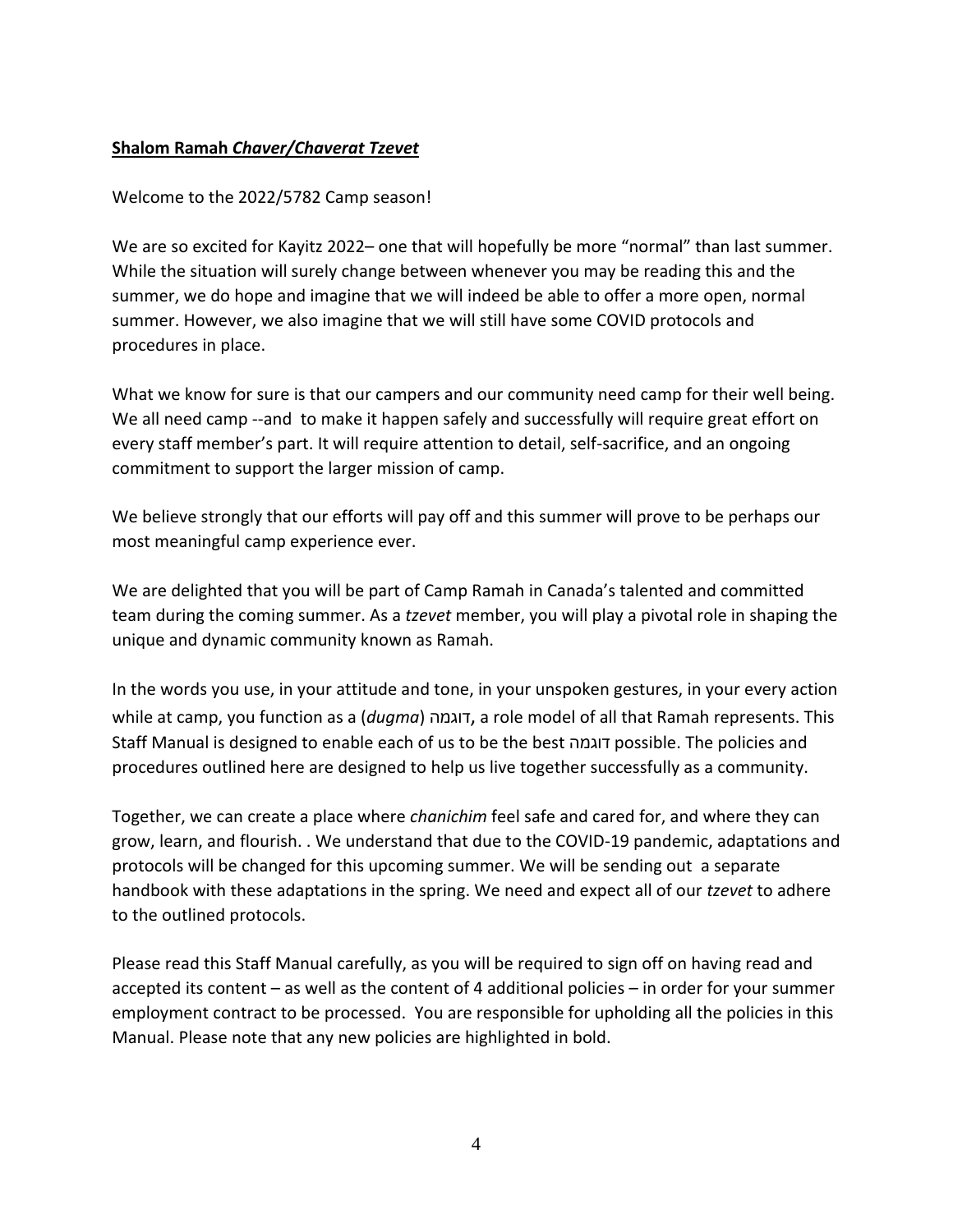We are so grateful for your dedication to Camp Ramah in Canada -- together, we will make this summer the joyous, healing oasis that we all need. Todah Rabah and L'hitraot!

Rabbi Jordan Bendat-Appell Aviva Millstone Director **Associate Director** 

## **Did You Remember???**

Have you:

- 1. Signed and uploaded your Staff Contract to your CampInTouch and signed off on the staff manual by **March 25, 2022**?
- 2. Filled out and uploaded your tax forms (Canadians)?
- 3. Filled in your medical information via CampMinder (available through the CampInTouch Portal) by **March 25, 2022**?
- 4. Filled out the T-Shirt Form, and uploaded a photo by **March 25, 2022**?
- 5. Completed your Police Background Check Please contact your local police department

to learn what steps you need to take to receive this form, we need it returned by **March** 

**25, 2022** - If you have submitted one within the last 3 years, you do not need to do this.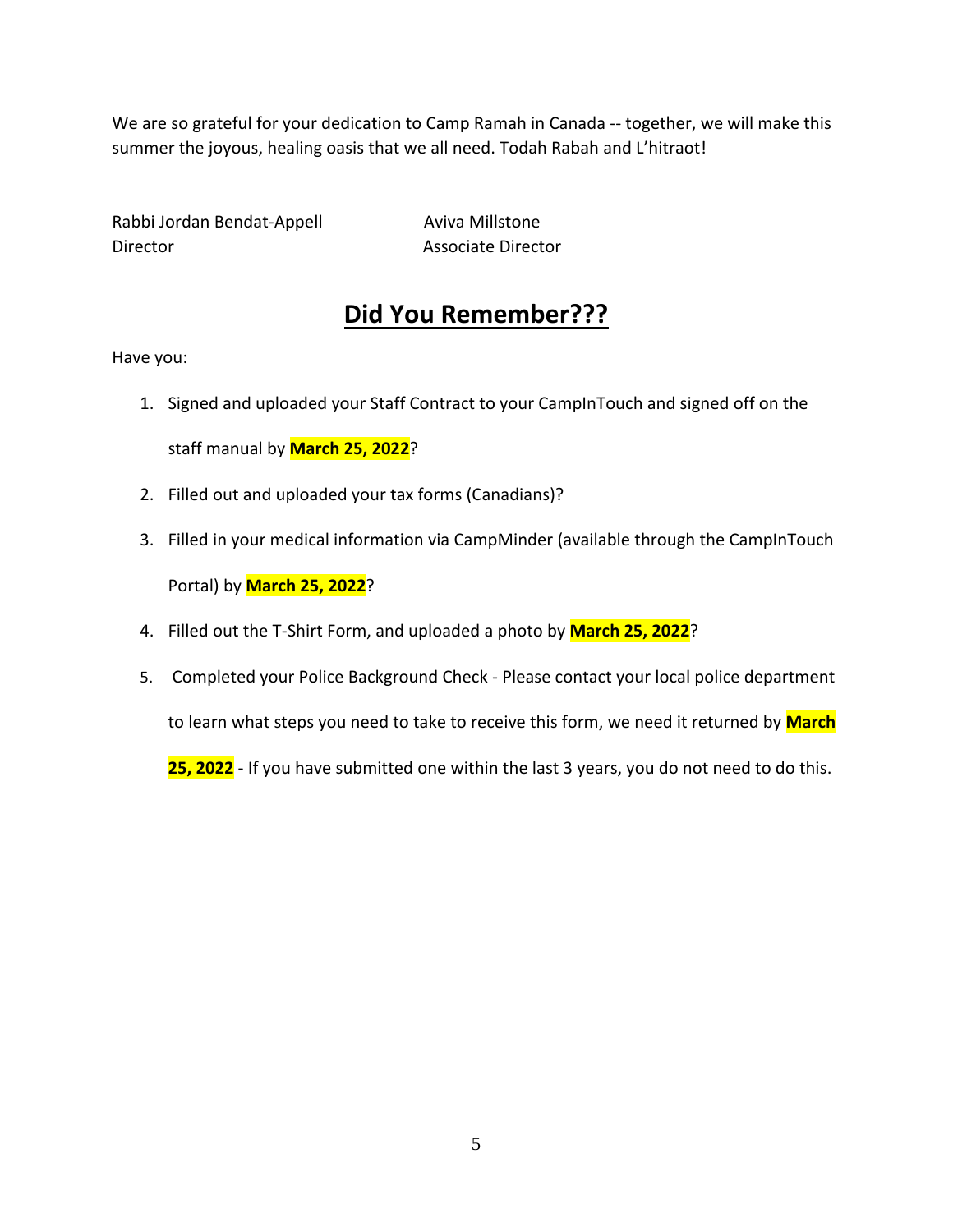## 2022 Important Dates

- Sunday, June 19 Hanhallah Arrive
- Tuesday, June 21 First Year Tzevet and International Tzevet Arrive
- Wednesday, June 22 All Tzevet Arrive
- Wednesday, June 29 Campers Arrive
- Sunday, July 10 Shorashim Alef Leaves
- Sunday, July 24 Visitor's Day
- Monday, July 25 Second Session Starts (Masa BaTeva Starts)
- Sunday, August 7 6 Weekers, Tikvah, ¾ Taste Leaves, Taste of Arazim Leaves
- Thursday, August 18 Camp Ends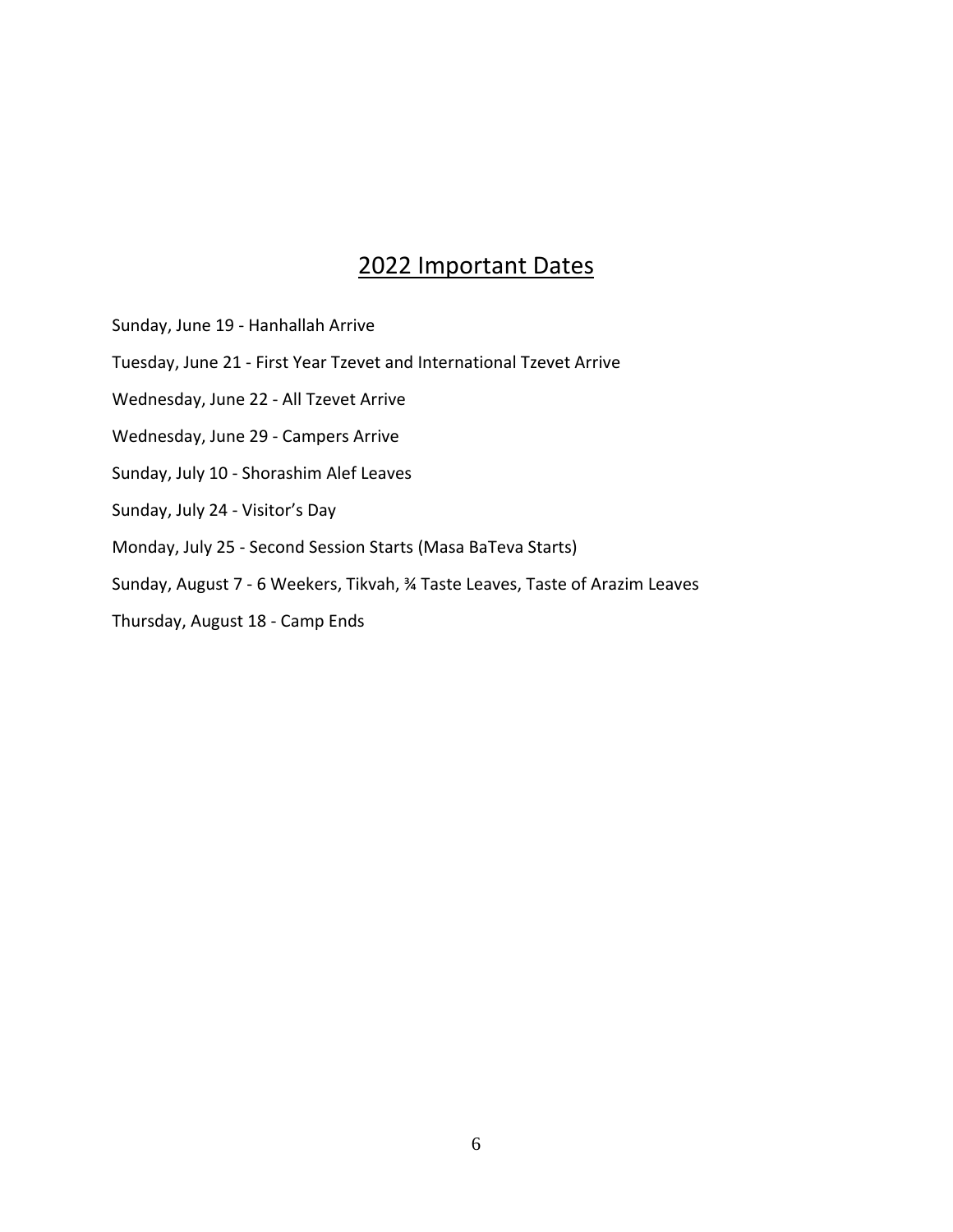# למה רמה **?Ramah Why**

Why did the Conservative movement decide over 70 years ago to establish a summer camping program? Perhaps the former chancellor of the Jewish Theological Seminary, Rabbi Ismar Schorsch, summed it up best when he said, **"Camp Ramah legitimized childhood."** That is what we do at Ramah. We give children fun and friendships in an environment that fosters a strengthened sense of Jewish identity, a stronger commitment to observance and a heightened responsibility to fellow human beings. Additionally, we teach skills in sports, swimming, the arts, and other areas.

The name of our camp has two parts – **"CAMP"** and **"RAMAH."** "Camp" is a place where children participate in sports, hiking and other outdoor activities while enjoying their summer vacation. "Ramah" is a place where we encourage children to see all of life's activities through Jewish eyes and where all that we do encourages a commitment to ongoing Jewish living. Camp Ramah is the place that allows children to experience a completely Jewish existence, grounded in the modern world. When we achieve this goal, Ramah is successful.

Many campers say that they return to Ramah because they make their most meaningful friendships in camp. Ramah builds and helps to foster wonderful, long-lasting relationships. These friendships eventually develop into small communities. This goal is based on the model that exists in camp…

First, there is the *tzrif* (bunk) community. This is the most important community in camp—the foundation upon which the rest of the structure stands. Building on strong *tzrifim*, we have the *edah*. Only after all of these communities are created can there be the sense of the greater community of the entire camp. When a child feels a part of the camp community, he/she takes this newly found feeling home. The hope is that the child will also take home some of the beliefs and practices by which we live in camp. Once campers are home, we hope they will further influence their family and the Jewish community.

As *Tzevet* members, YOU make this happen. YOU are the person who the child remembers as being a positive *DUGMAH*, role model, during the summer. You are the person who can truly influence the child. You can change each child's world.

This is an overwhelming task and responsibility—and it is an incredibly precious and important opportunity: to help cultivate a child into being their very best person. We ask you to join us in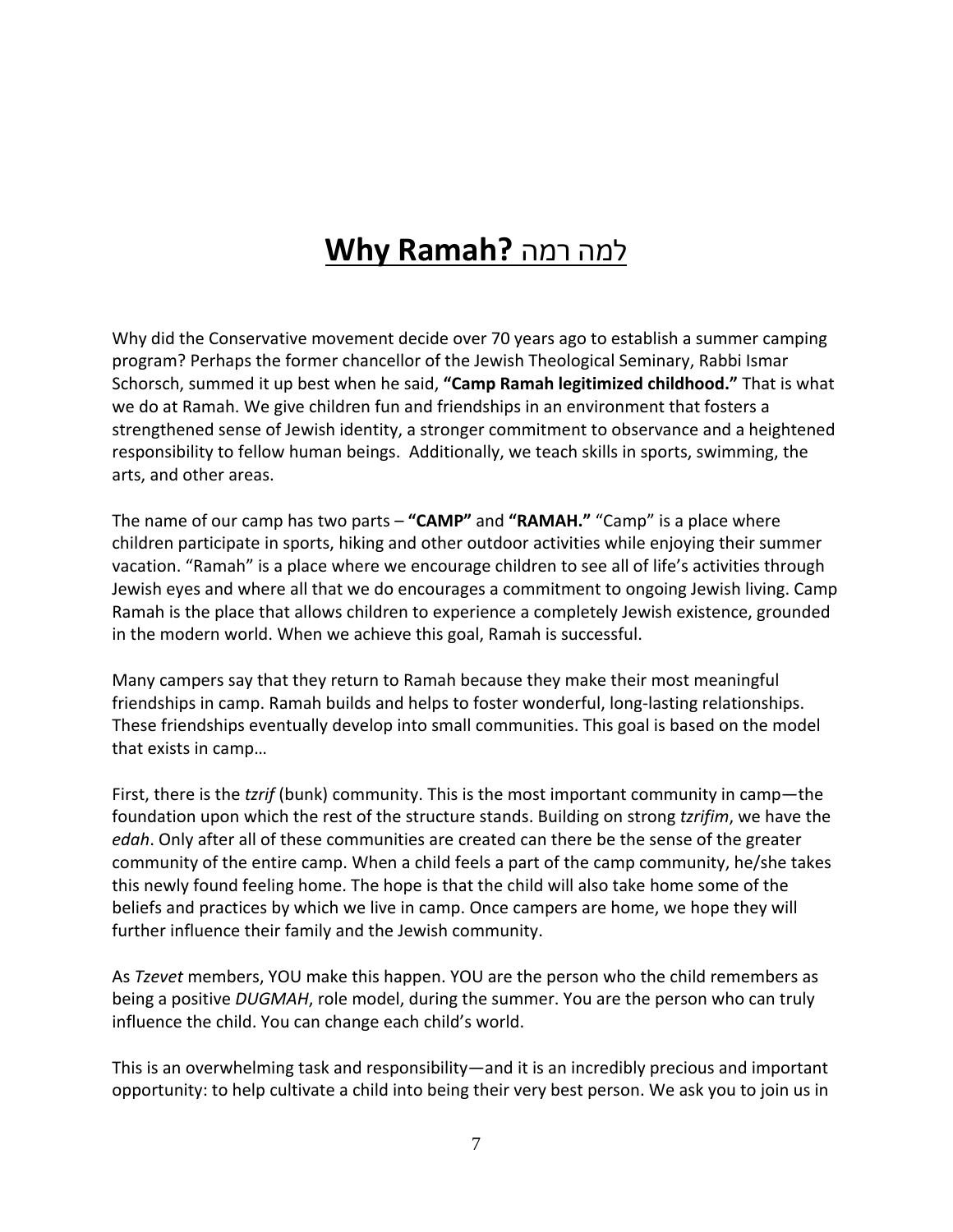this process. Every *Tzevet* member is needed to participate, as every *Tzevet* member makes his/her own contribution to the betterment of camp. Let us work together so that we can complete the summer fulfilled and satisfied that we have enriched the Jewish lives of our campers and that the world is a better place because of our efforts.

## **Preparing for Camp -** למחנה מתכוננים

#### **The Basics**

#### **1. Pre-Camp Transportation**

All tzevet (staff) are expected to arrive at Camp according to the date on your contract. No staff member may arrive late or leave early without the permission of the Directors. If you need to leave early or arrive late to camp, your salary will have a prorated amount deducted from it.

#### **2. How I present myself at Camp**

Clothing: Ramah is a religious community. One of the ideals that we try to uphold is that of modesty. Modesty is a concept in Judaism that embraces more than just clothing. The way we dress reflects how we view ourselves. We want to show our campers that we respect ourselves and our bodies. When thinking about what you are packing for camp, please think and consider: is everything in my bags appropriate for a small child to see? There should be nothing inappropriate or unreasonable in your bags, *tzrifim* (cabins) and spaces. You will find a detailed list of what to pack (and not to pack) later in the manual.

#### **3. Being a** *Tzevet* **Member at Ramah is a JOB**

Working at Camp Ramah is a **JOB**. Being on *Tzevet* at Ramah means that there is the expectation that you fulfill all the job requirements, that you meet all the deadlines prior to and during the summer, and that throughout the summer you behave in a manner that reflects that you are employed by Camp Ramah in Canada. Throughout this manual, those expectations, codes of behaviour and deadlines will be outlined; during *Shavua Hachanah/* staff week, and throughout the summer, they will all be elaborated upon. As in any job, if there is something that is unclear, please ask your supervisor.

#### **4. Who Am I Personally and Professionally?**

Each *Tzevet* member at Ramah is different and unique. This diversity of background and personality creates a dynamic and interesting *Tzevet* and *Kehillah* (community). Prior to the summer you should begin to think about who you are. What are you personally bringing to camp? What are your beliefs? What sets you apart from others? What might you leave behind so that you can come into a new you? Camp is an amazing opportunity to be reflective about your life and even to chart a different course.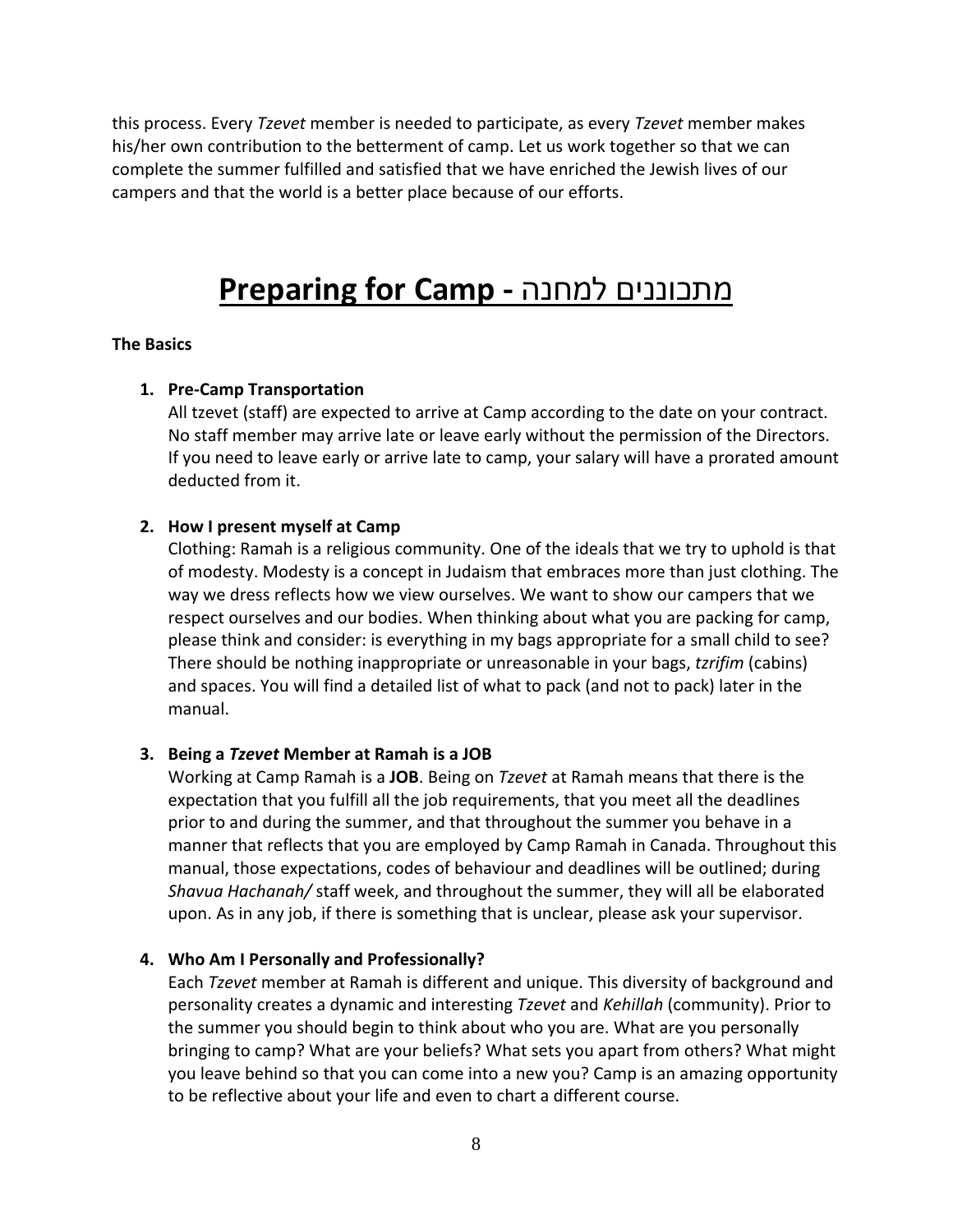Professionally speaking, you should begin to think about your own special skills and passions that you are bringing with you to camp. What do you have a wealth of knowledge about that you want to share? What special talents do you have? In addition to your skills, you should gather your favorite stories, books, games and ideas that will intrigue the *chanichim.*

### **Policy Forms**

- 1. All *tzevet* members will be trained in four major policy areas; 1) Camp Ramah Accessible Customer Service Policy, 2) Camp Ramah Anti-Discrimination - Anti-Harassment Policy, 3) Camp Ramah Health and Safety Policy and 4) Camp Ramah Workplace Violence Policy.
- 2. At the end of the manual you will find these four policies. **We ask that you read them and sign the Handbook & Policy Form in your CampInTouch Portal** in order to state that you are aware of the policies that are in place and that you understand them. During *Shavua Hachanah* we will be reviewing these policies.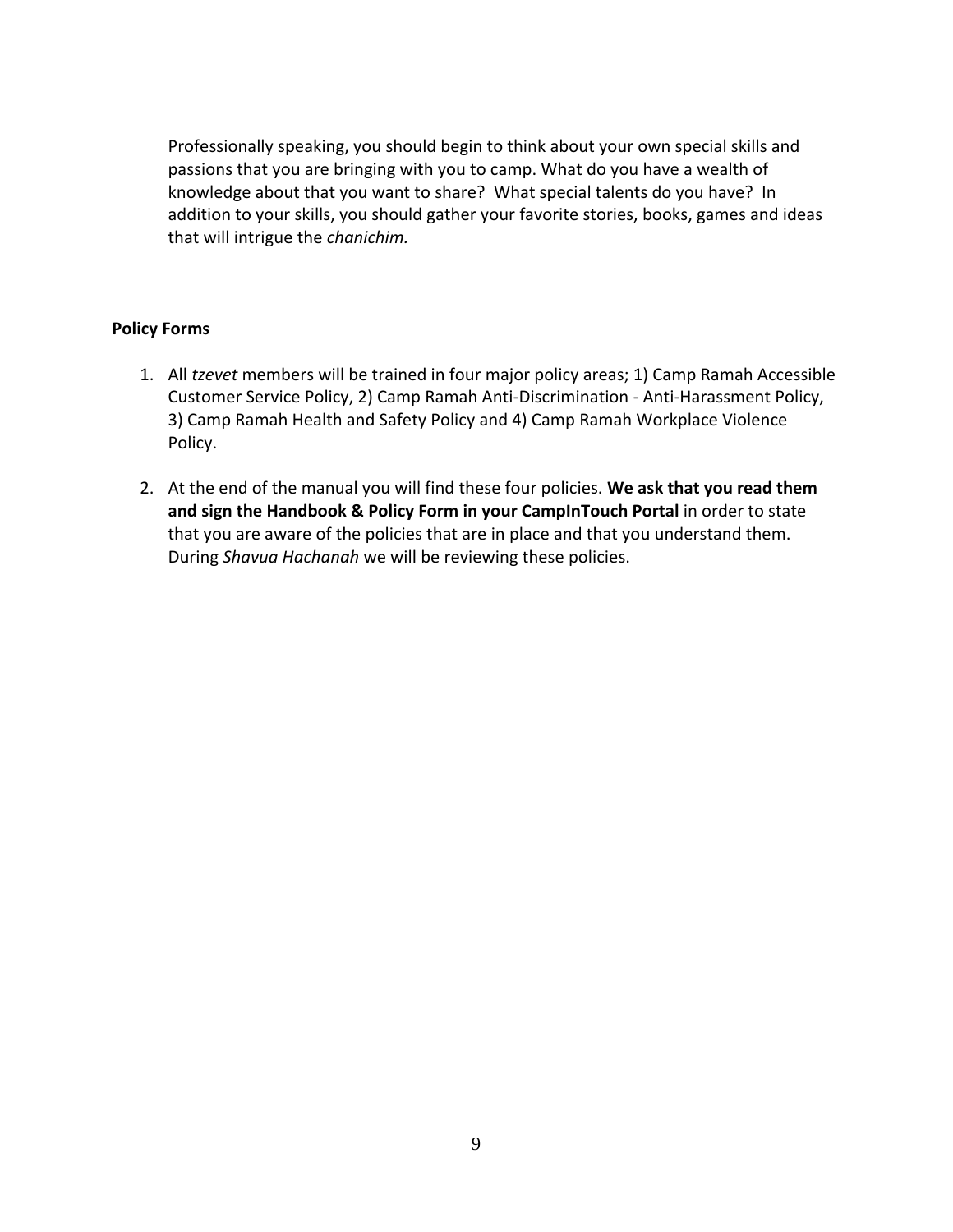# **Security in Camp -** במחנה ביטחון

#### **Safety**

We take safety and security very seriously and it is our top priority. There are specific procedures for signing in and out of camp, we have a security company that provides us with a nightly security guard, and we have a comprehensive set of emergency procedures. Part of our comprehensive emergency procedures includes first aid training, fire drills throughout the summer, and a group of staff will have defibrillator training.

We will review all safety procedures during *shavua hachanah* and each of them needs to be followed. All of the information in this manual takes us back to the physical and emotional safety of the *chanichim* and *tzevet* at Ramah.

#### **ID Cards**

All staff members will be issued official Ramah identification cards. You should carry this card whenever you leave camp, whether on a camping trip, a night out, or a day off. These cards ensure greater safety of our staff during the summer.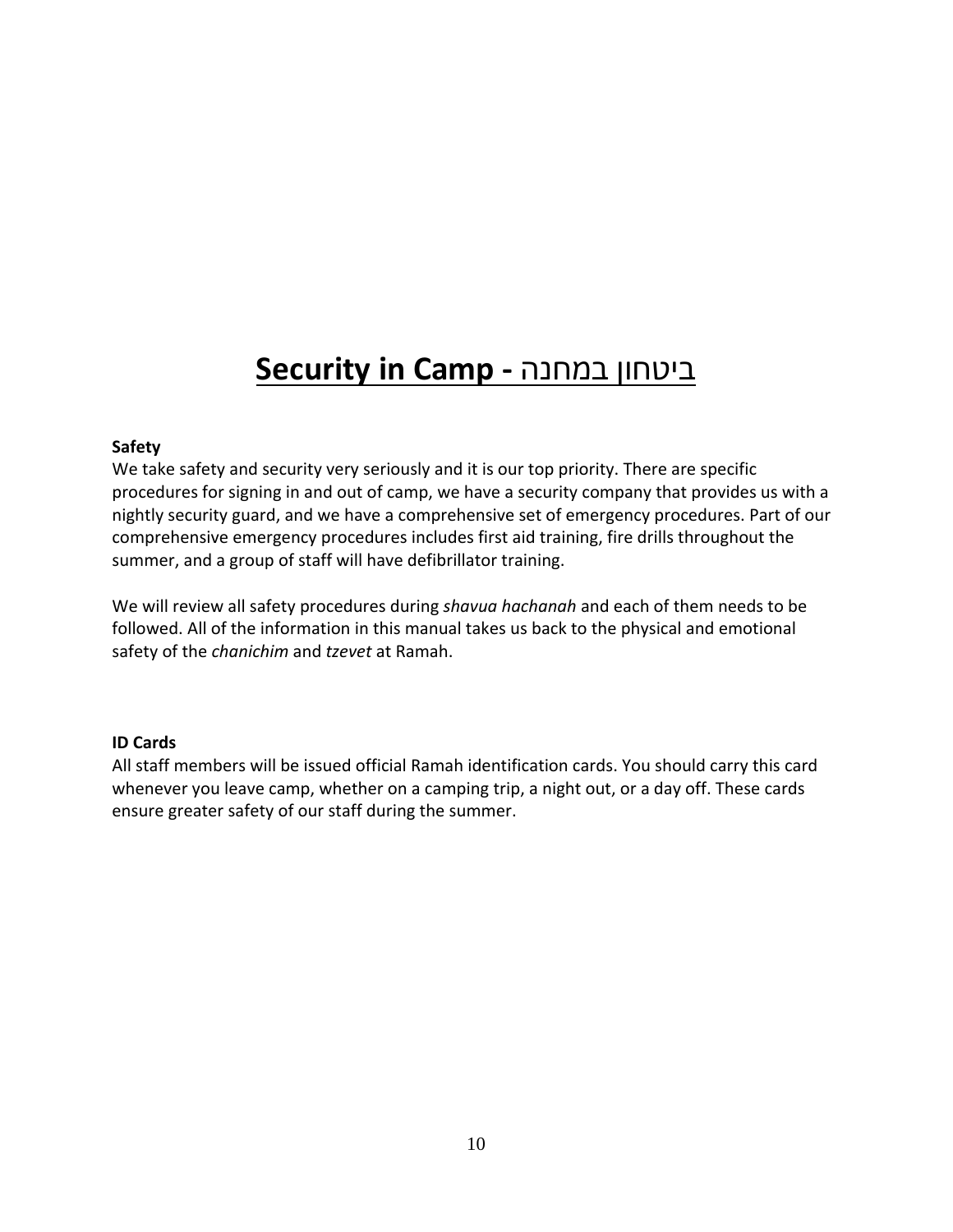# **Supporting Goodness in Camp -** המחנה טובת

**There are many positive ways that your contribution to camp life is needed!**

### *1. Dugmah-* **Role model/example**

The word d*ugmah* (example/role model) is a word that you will hear over and over again-- please engrain this word into your vocabulary, but more importantly, into your thinking and acting. As a *Tzevet* member at Ramah you are always a d*ugmah whether you like it or not, and whether you are aware of it or not.*. Being a d*ugmah* is a wonderful privilege, but it comes with a huge responsibility. Each action, word, way of dress and behaviour is looked at by *chanichim* (campers) and other t*zevet* members. As a *tzevet* member, you are living in a *kehillah* where everything is seen and heard; the independence to act and speak however you please is not possible in a camp setting with children around. You are always "on." *Actively use your power as a dugma for the good!*

## *2.* **Goals**

**The daily work of being tzevet involves many details and tasks.** In our focus on our immediate tasks, we can easily lose sight of the "big picture" and our ultimate goals. Throughout the summer, we will remind you to stay connected to the "big picture" of Ramah: camp is a place in which we nurture the whole human being (and Jew) to thrive. Your role on tzevet is crucial in accomplishing this big picture goal. And, the more you are connected to that big picture, the easier all of the little details and tasks will be.

## *3.* **Accountability and Critical Thinking**

As a *Tzevet* member, you are always accountable for your actions and the way that your actions impact the people around you. Before speaking to *chanichim*, doing a *peulah* (activity*)*, or a game, you should think, "is this in line with the values of Ramah?" Being a *tzevet* member at Ramah means always thinking about the impact that we have and being accountable for our actions.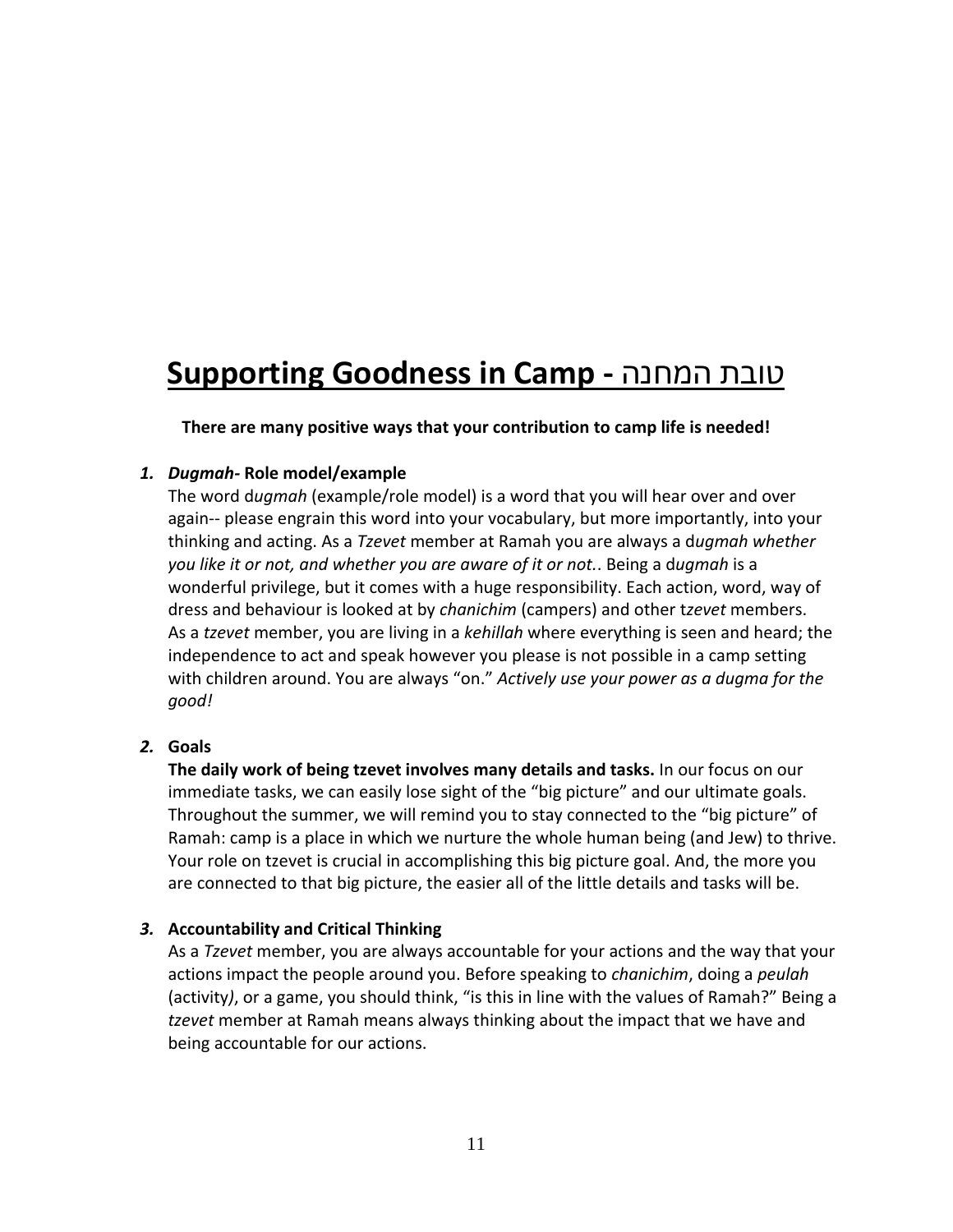#### *4.* **Creating New Memories**

As a *tzevet* member at Ramah, each opportunity, activity, and moment is a chance to create new memories for your *chanichim*. You should be constantly thinking and challenging yourself about how you are going to be creating the best memories for all the *chanichim*. When thinking about the memories you are creating, think about who you are creating the memories for. Are you creating them for individual members of your *tzrif* or for your *tzrif* as a whole? Are you considering the needs of your *chanichim* and putting yourself and your needs aside in order to create the applicable memories for your *chanichim?* Are you reading and understanding the group of *chanichim* you have, whether it be a *tzrif*, swimming class or *chug*? Have you been able to separate what you did with your *tzrif* from last summer in order to create new memories for your *tzrif* this summer?

Each group of *chanichim* function differently and creating new memories means reading and understanding the differences and uniqueness in every group of *chanichim.*

#### *5.* **Social Inclusion**

As *tzevet* members at Ramah, we want to create a positive environment which is inclusive to everyone. That means we need to have the ability to see and understand each situation and each *chanich* independently. As we make decisions, plan *peulot* (activities) and spend time with *chanichim* we should always be thinking about the group as a whole and each individual inside of the group. Will the *chanichim* feel positive? Am I aware of any issues that might arise? Have I integrated the *chanichim*  with one another in the best possible way? We should always be aware of the differences in each *chanich*, give equal attention to all *chanichim,* and be open to the different qualities and ideas that they bring.

#### *6.* **Nurturing**

You have the unique opportunity to foster and create a safe and nurturing environment for all *chanichim* at camp. We must always work toward creating an environment which stresses the importance and development of each individual human being, the values of kindness and responsibility for one another, the significance of Judaism in the daily life of our community, and the ability to live a Jewish life and grow in all areas. We have a responsibility to ensure that all aspects of the *chanichim's* needs are met. It is essential to our mission that Camp Ramah in Canada is infused with a culture of kindness that nurtures our chanichim.

#### *7.* **Understanding and Seeing**

Camp Ramah in Canada is all of our responsibility. In addition to our defined responsibilities, each of us is responsible for the safety and wellbeing of every *chanich*, the maintenance of the physical plant and the success of all educational and recreational programs of the camp. That said, we all have our own sense of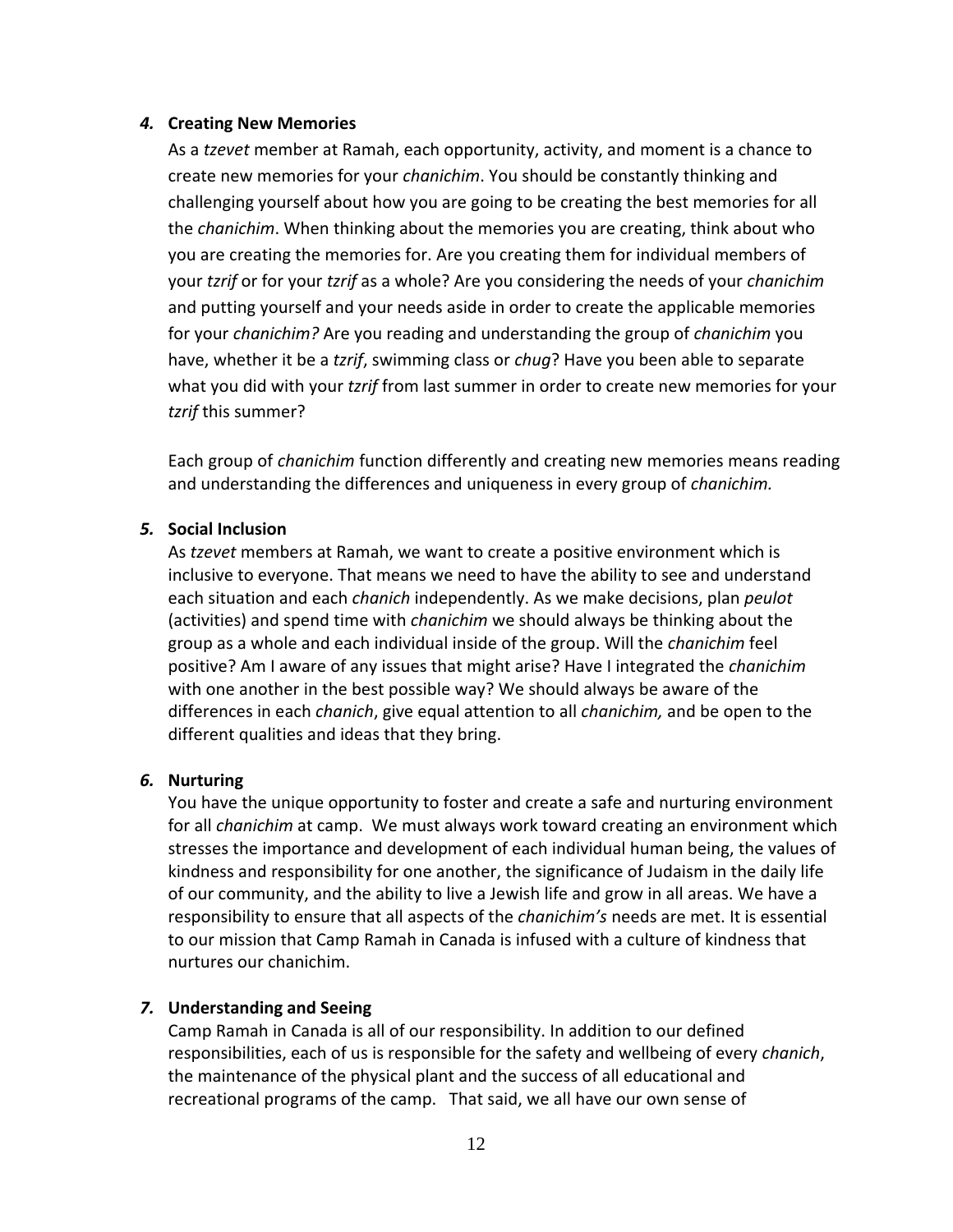understanding and, as a *tzevet* member at Ramah, our job is to see and understand each situation to the best of our abilities. We all have our own skills, and should do our best to understand each *chanich* and situation, but we do not diagnose any *chanich* or any situation. We have professionals at camp who are there to help us.

#### *8.* **Language**

Your words have real power. Swearing or cursing, whether in anger, on the ball field or in casual conversation, does NOT have a place at Camp Ramah. We live in a world filled with increased cursing and verbal abuse. We want to create a positive and healthy atmosphere in our Ramah community. Please refrain from the use of inappropriate language in camp.

*Lashon Hora,* gossip, slander, talking about people behind their backs, is equally as offensive and an inappropriate use of language. It creates a negative atmosphere and a lack of trust among co-workers. In a camp community, it is sometimes difficult to avoid. We live in a small community, which is *kehillah* oriented, and kibbutz-like. Everyone is interconnected and everyone hears everything. We encourage you to go directly to the source, do not share rumours, and please do not talk about *tzevet* members' social lives. You should make every effort to follow these guidelines and to object when you hear gossip from others. This will go a long way toward creating a healthy and positive environment, for both campers and staff. Further, please do use your language actively, in a positive way, to build a community of kindness.

#### *9. Tefillot*

ALL Jewish tzevet are required to attend daily *Shacharit* services, Kabbalat *Shabbat* and *Shabbat Mincha*. Staff of older *edot* are also required to attend daily *Maariv* with their campers, and all staff are encouraged to attend *Mincha*.

Please remember to bring your *Talit and Tefilin and Kippah.* All male staff members are required to wear kippah, *Talit and Tefilin* every morning (except for Shabbat). All female staff members are warmly welcome to wear kippot, Talit and Tefilin. If you would like further instruction in how to wear any of these items, please speak to a Rosh Edah. We'd love to see more of our female tzevet wearing prayer garb!

All staff members need to have their shoulders covered for tefillot.

As *a tzevet* member at Ramah we expect that you will take an active role in tefillot*.* We will not be reminding you to put on *kippot*, cover your shoulders or to follow the choreography of the service. As a *tzevet* member, tefillot isn't something you pick and choose; it is an area in which you strive to be the best d*ugmah* you can be. Think about the impact that you can have as a *madrich (counselor)* or *mumcheh (specialist)* when you stand up as the *chazzan* or give an inspiring *d'var torah*. The power that you have as a *tzevet* member through the *t'fillah* experience is very strong.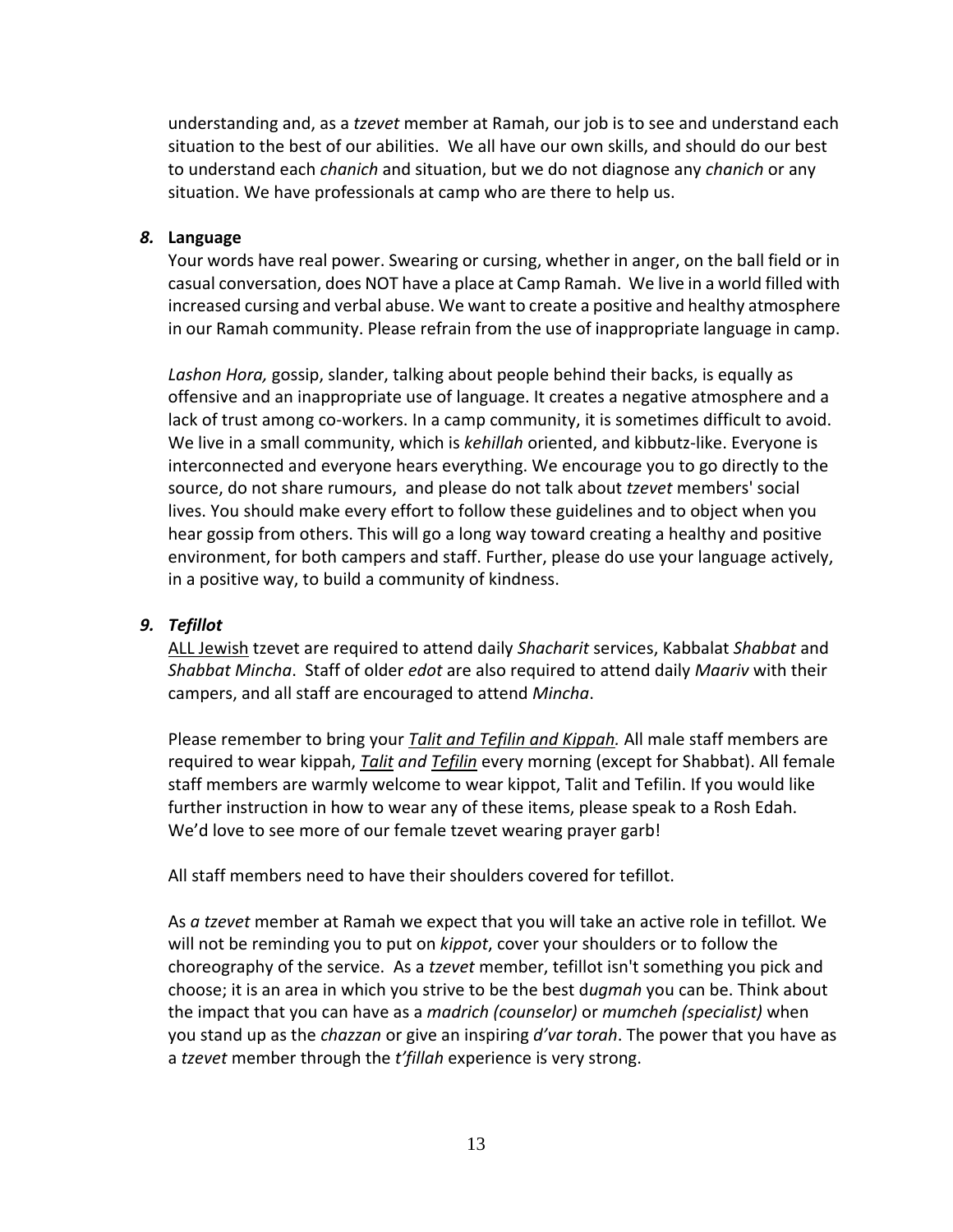We do not expect our tzevet to come to camp with their own regular prayer practice, experience or literacy– what we do expect is for you to be actively engaged in prayer life at camp. You should be a positive dugma modeling being comfortable in traditional Jewish prayer– or in modeling being comfortable being a learner in a Jewish prayer environment!

### **If this is something you don't feel comfortable with, please contact us before you sign your contract.**

#### *10.* **Shabbat**

With sundown on Friday afternoon, the hectic pace of the week is transformed into a serene, spiritual and joyous time for the camp. At camp, *tzevet*, as well as campers, observe a traditional Shabbat. All members of the community observe positive commandments, and refrain from writing, using radios, hair dryers, musical instruments, etc. Shabbat is a day of rest for all of us, as well as a day of special programming.

Shabbat, however, is **not a day off**. *Tzevet* members still plan and execute programming, supervise campers, and keep the rhythm and flow of the day.

Shabbat at Ramah is not something in which parts of it can be picked to observe and other parts not. **All** *tzevet* **members need to fully observe Shabbat whether or not this is something you do in your life outside of Ramah.** Shabbat is a day in which we focus on quality time with *chanichim,* and continue to enhance our *kehillah*. Your enthusiasm for and participation in Shabbat activities will have a powerful impact on how your chanichim experience Shabbat.Whether you are a *madrich* or a *mumcheh* you have the opportunity to spend time creating a positive Shabbat environment through the work that you do, the time that you invest and the d*ugmah* that you are.

#### *11.* **Dress**

The clothes we wear send a message. They transmit a sense of our values and our selfrespect. Clothing worn at camp should not be overly revealing in any way for both males and females. During *T'fillot* and on Shabbat, shoulders must be covered and on Shabbat we try to dress in nicer clothing. Please do not wear miniskirts or crop tops. On the *agam* a full bathing suit, a tankini that covers your stomach, board shorts and swimming trunk are appropriate. Bikinis (even with a shirt or tank top over) and speedos are unacceptable. Additionally, designs on shirts and jackets may not promote alcohol, drugs, sex, nudity, or ethnic hatred, nor should they contain profanity.

#### *12.* **Hebrew**

Having a Hebrew speaking environment is one of the greatest challenges for our *Tzevet. Tzevet* should make every effort to speak Hebrew to the best of their ability during routine times in the *tzrifim,* at general activities and in conversation in the *Chadar Ochel*. If you would like us to assist you in providing additional Hebrew language instruction during the summer, please let us know.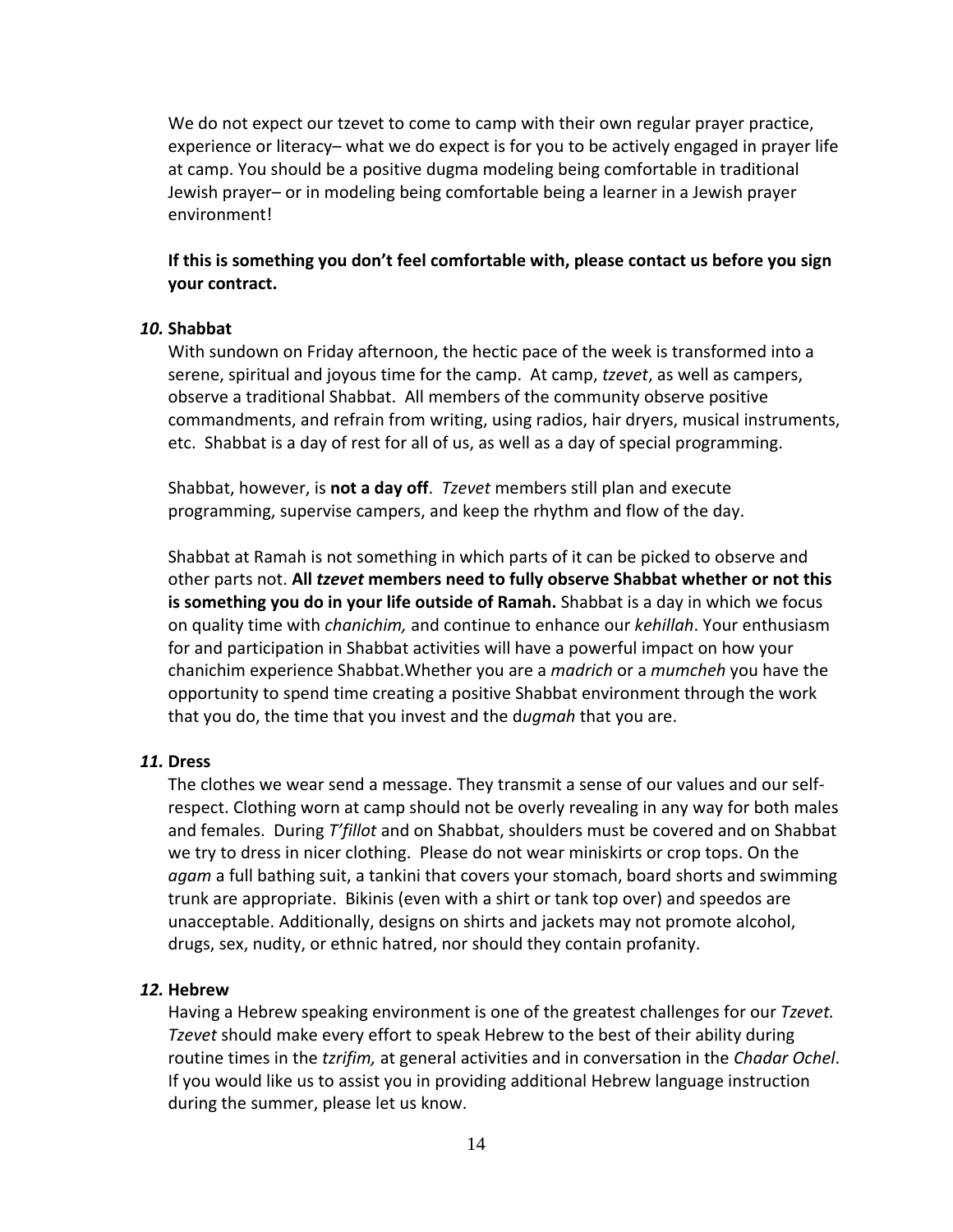# **The No's of Camp -** המחנה של איסורים

The most important and essential role of a Camp Staff is to ensure the safety of our *Campers and each other.*

Being at camp means that we are in close contact with each other, at almost all times. While we are always encouraging of close, trusting and appropriate relationships between campers and staff (these are actually the backbone of the Ramah experience) it is important to know that lines can be crossed and when this happens, it can be classified as abuse. The definitions and explanations below will help to define abuse. As a Staff Member, you are expected to use special care and sound judgment to avoid even the slightest appearance of impropriety.

If a Staff Member is suspected of purposely and intentionally harming a camper they will be dismissed from camp. In these cases, Camp Ramah is obligated to make a report to the local Children's Aid Society and also, in some cases, the Ontario Provincial Police.

## *What happens at camp can follow you home from camp– laws of society are applicable in camp as well!*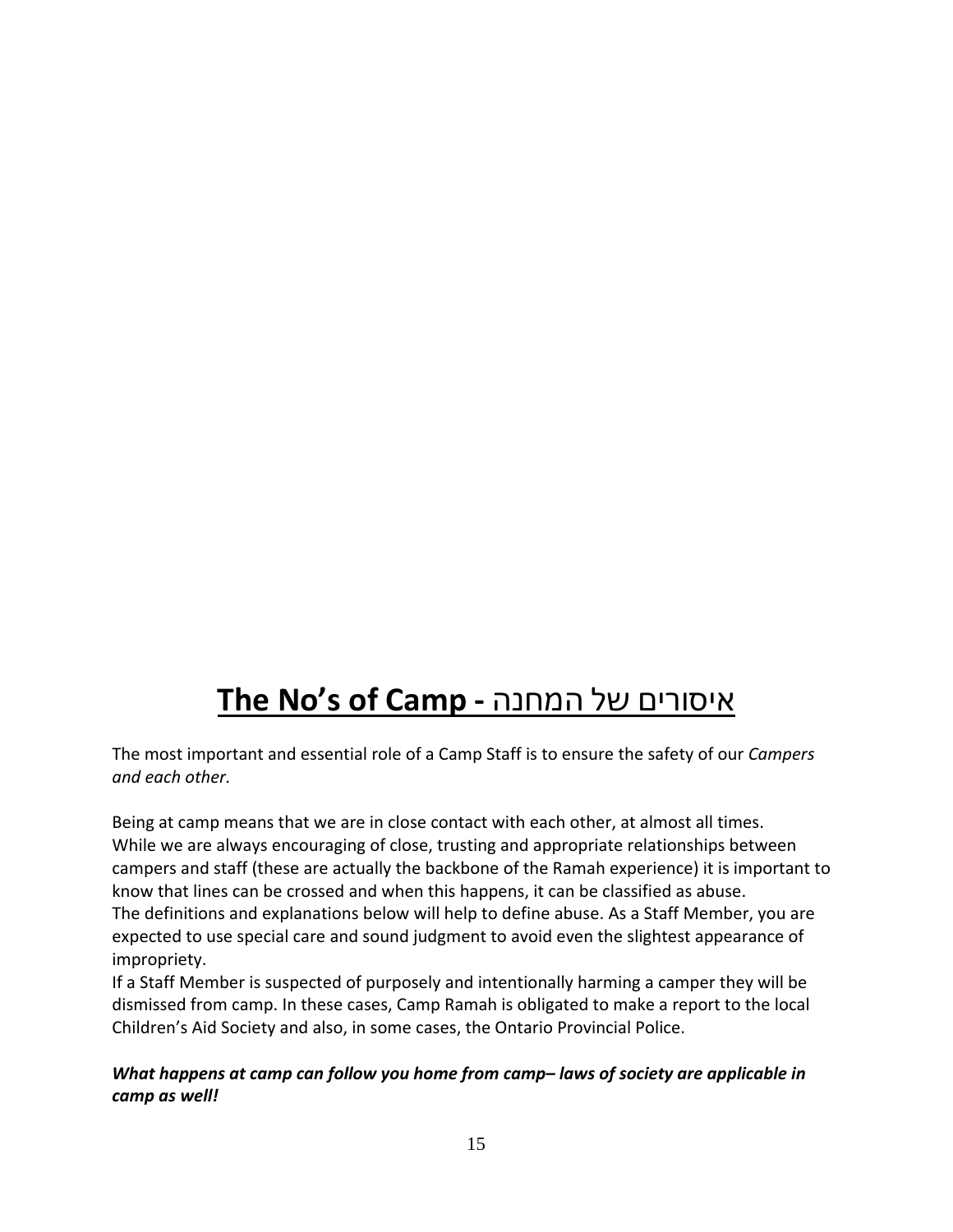#### **Child Abuse includes physical, emotional, sexual abuse and/or neglect.**

- **1. Physical Abuse** is classified as harming or injuring a child that is in your care. At camp, this can include hitting, kicking, slapping and also includes playful gestures such as nudgies and wedgies. This is not a complete list. If you are unsure if something would be classified as physical abuse, it's best not to do it.
- **2. Emotional Abuse** can also be thought of as psychological abuse and the use of threatening language. This includes threats to take things away from campers like food, social time and/or privileges. Anything that an adult does intentionally to make a camper feel unsafe is considered emotional abuse.
- **3. Verbal Abuse** is classified as language that is meant to demean, embarrass, insult or isolate a child. The volume or tone of how you speak does not matter in this case. You need to watch your words.
- **4. Sexual Abuse** has a few different categories at camp:

a.Staff and Camper: Staff should not touch a child in a sexual manner or part of their body under any circumstances. If you are concerned for their health, please take them to the Health Centre

b.Staff and Camper: Although you may be only a year apart and in the same high school, staff are in positions of authority and this can be considered pressure or coercion, a form of abuse.

c. Staff in front of Camper(s): Exposing children to sexual content is abuse. This can be talking to kids about your experiences or engaging in sexual contact with another staff member in front of campers.

**5. Neglect** – Often hard to define at camp, neglect is failing to provide everyone under your care with their basic needs. You must ensure that each child is eating, maintaining proper hygiene, taking care of themselves and that you're stepping in to support when you can.

## **6. Alcohol and Drugs**

Camp Ramah in Canada prohibits the possession, use, or distribution of drugs or drug paraphernalia at any time during the camp season. Failure to comply is the basis for immediate dismissal. This policy applies to legally acquired substances (alcohol, cannabis) in addition to illegal drugs. Camp Ramah in Canada prohibits the possession, use, or distribution of any form of alcoholic beverage or cannabis at any time during the camp season. Failure to comply is the basis for **immediate** dismissal. In addition to these Camp rules, Ontario law states that it is illegal for people under the age of 19 to consume alcohol or cannabis.

Substance abuse at camp is damaging to our reputation and image to the community among parents, campers and synagogue leaders. It violates the sacred trust of those who put in our care their most important treasures-their children. Furthermore, it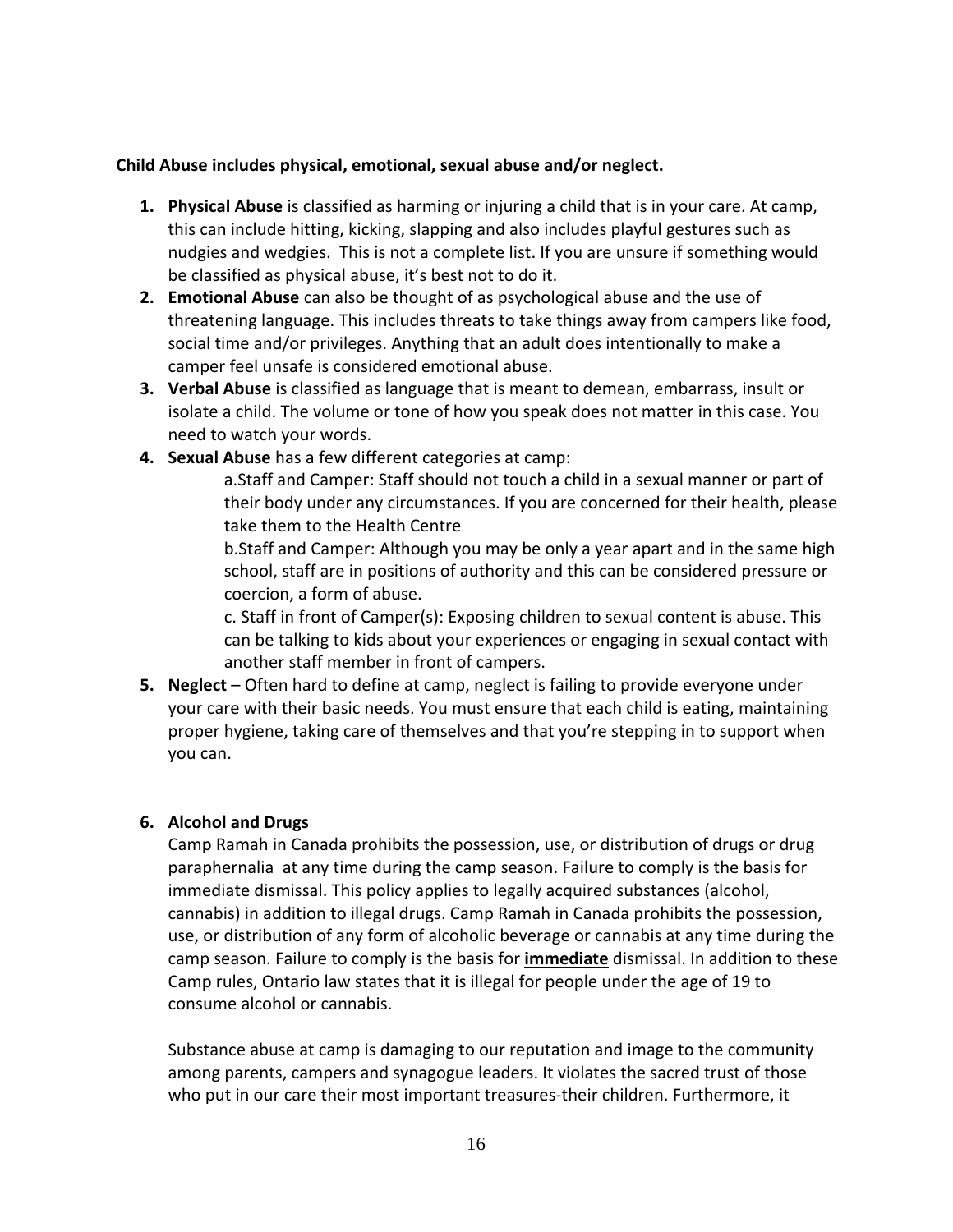violates the trust campers have in us as role models. In a community like Ramah, there are very few secrets. And there are no secrets that can be kept from the larger community which we serve. When you are a *tzevet* member at Ramah, we expect that these rules are followed in and out of camp.

#### 7. **Smoking and Vaping**

Smoking is dangerous to smokers and non-smokers alike. Smoking is also antithetical to the camp environment and sets a poor example for our campers. All *tzevet* are therefore strongly discouraged from smoking at any time and are prohibited from ever smoking in camp**. Juuling or vaping is considered by camp to be equivalent to smoking cigarettes and will not be tolerated in camp**. If this is an issue for you, please contact the Director. Exceptions to this policy will be made only in cases of hardship, and only with the explicit approval of the Director and **will be allowed only after 11:00 PM**, in a designated area, and never on Shabbat.

#### **8. Inappropriate Sexual Behaviour**

Inappropriate romantic activity is not permitted. Relationships must be based on a foundation of mutual consent. Discretion should be upheld in any kind of relationship. No public displays of romantic affection should be seen in camp. No sexual activity of any kind should be taking place in *tzrifim.*

One of the greatest parts of campers and counselors living together is the trusting environment created. However, there is always the risk that the boundary between counselors and campers may become blurred. Therefore, *tzevet* should never share with their campers any details of their own private romantic experiences. In addition, males and females are not permitted inside each other's *tzrifim*. **There should be no sexual activity at all inside of any camper cabins.** This rule applies to both *chanichim* and *tzevet* members.

#### **9. Graffiti**

All *chanichim* and *tzevet* are responsible for maintaining the beauty and physical condition of camp. Graffiti of any kind, including engraving, and or printing in the *tzrifim* and public places is strictly forbidden. This rule will be enforced more robustly beginning in summer 2021.

#### **10. Food**

*Chanichim* and *tzevet* are prohibited from having any outside food in camp. This is for reasons of *Kashrut,* cleanliness*,* allergies, pest reduction, and safety in the wilderness. We reserve the right to inspect personal belongings of both *chanichim* and *tzevet* in the presence of the person, and any food that is found will be immediately confiscated. All *tzevet* wishing to have a snack will have access to snack items through staff programming and the Tuck Shop.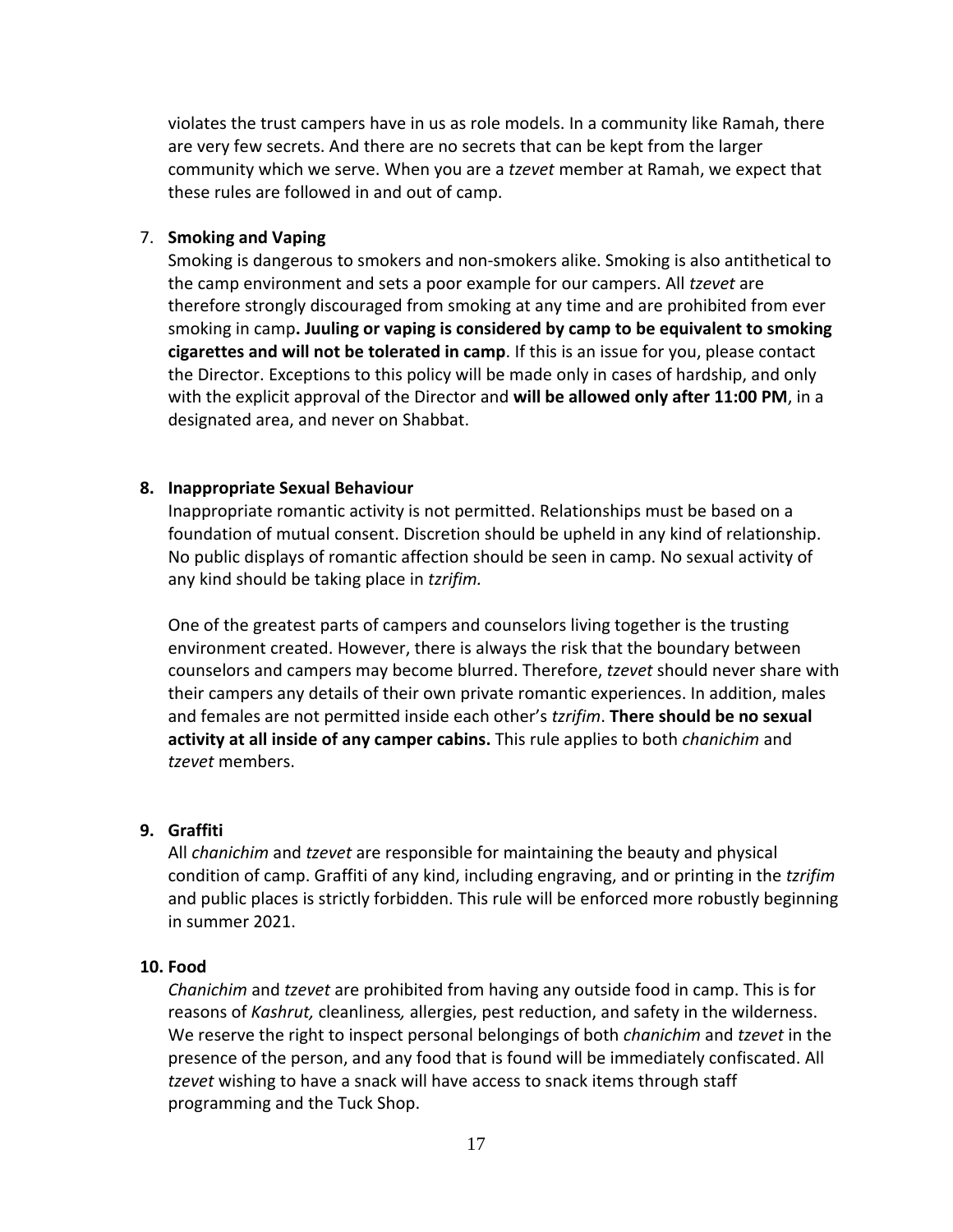#### 11. **Cars in Camp**

Limited parking spots are available, and will be assigned on a first-come, first-serve basis, with preference to senior *tzevet* members. *Tzevet* members wishing to bring their cars to camp must register their car with the camp in writing for safety and insurance purposes. You will receive a parking lot compliance form once you have let us know that you would like to have your car up at camp. The camp retains the right to remove vehicles not registered prior to camp.

Remember that your car is on camp property and the same rules of what is and is not allowed in camp also apply to your car.

Camp will not pay for your personal transportation if you are from a city where we provide a camp bus.

**NO VEHICLES WILL BE ALLOWED** within the camp. This is for reasons of safety and aesthetics. The camp will not be liable for any damage to private vehicles which occur on or off camp property.

#### **12. Medication and Medical Form**

All *tzevet* members are required to have completed their medical form online via Camp Minder by **March 25, 2022**. Any medications that you are taking should be written in your medical form and kept in the *Marp* (infirmary)*.* **No medications can be kept in**  *tzrifim*, this includes Advil and Tylenol. Tzevet members will also be required to be up to date with their immunizations and to provide the camp with a record of immunization.

**No** *tzevet* **member can be accepted into camp without a completed medical form.**  There is no exception to this policy.

#### **13. Portable Devices and Other No's**

Devices forbidden in camp include televisions, portable DVD players, hot pots, coffee makers, refrigerators, air conditioners and sandwich makers. Lighters, Swiss army knives, any type of "weapon" are not permitted in camp and there is no place or need for them there.

#### 14. **Social Media**

During camp or after the camp season, please do not publish anything to social media that can be understood to be inappropriate or offensive (foul language, alcohol/drugs, immodesty, etc.). Please be mindful of the implications to camp and the camp community that may come from any posting online.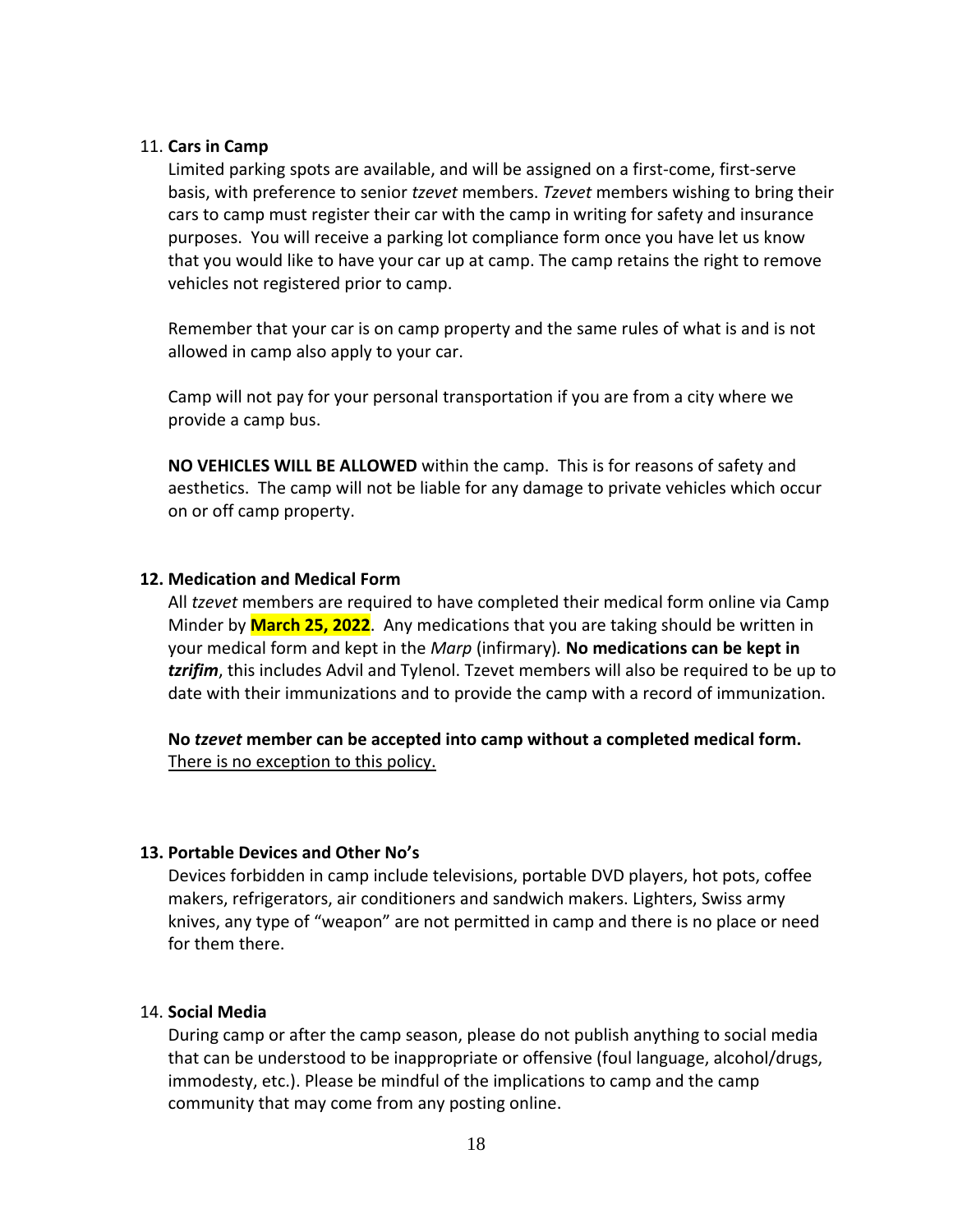#### **15. Money Reimbursements**

Expenditure - Please be advised that ALL expenditures must be approved prior to purchase with your supervisor or Director of Finance and Operations. **Receipts must accompany requests for reimbursement** and a reimbursement request must be completed.

Travel for Camp Business - Personal cars may not be used for camp business (i.e. transport etc.), without explicit approval of the camp Director or Director of Finance and Operations. At no time are campers allowed in staff cars.

#### **16. Phone Calls**

Please inform your friends and relatives that you cannot receive personal calls on the camp telephone other than in case of emergency.

## **The use of cell phones in camp is strictly prohibited for** *chanichim* **and if you see one you must take it away and give it to a supervisor.**

Cell phones, for *tzevet* members may only be used at night time, after you have completed all of your responsibilities and cannot be used in the *tzrifim*. Cell phones may never be used during the day, never around *chanichim* and during the day should remained closed in safe and private place in your *tzrif*. The use of cell phones applies to actual calls and texts. None of these things are acceptable during the day in camp and it is never appropriate for *chanichim* to see *tzevet* members with their phones.

## קהילת צוות **- Life Tzevet**

#### **Who is Camp For?**

At the forefront of our minds should always remain the fact that camp is for the *chanichim*. We do everything to provide a positive environment for our *tzevet,* but it is the *chanichim* who always come first. In this section you will read about all of the different activities, privileges, and additional responsibilities that come with being a *tzevet* member, but as you read, keep in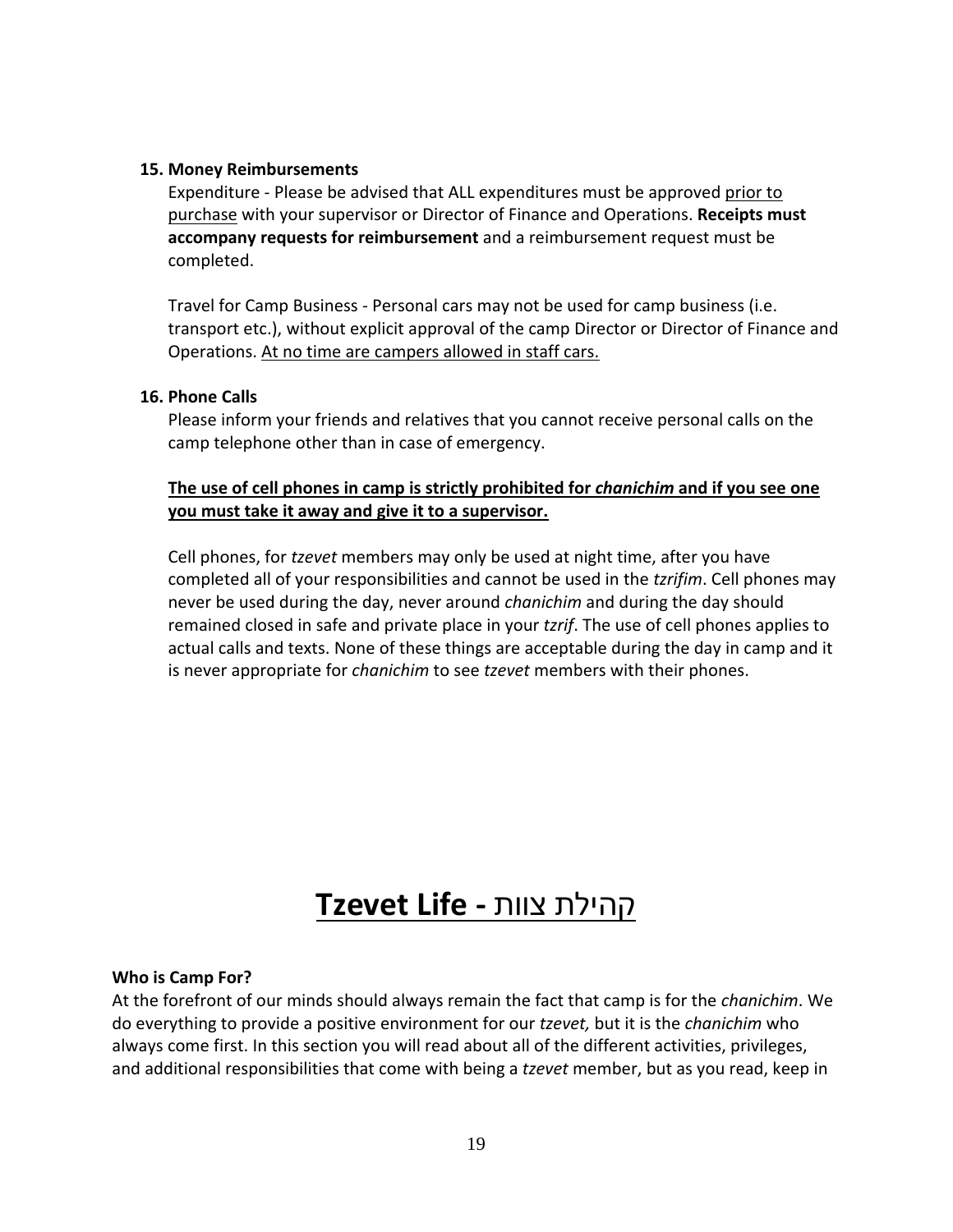mind that you are a *tzevet* member at a camp to provide a wonderful summer experience for the *chanichim* at Ramah.

We hope to provide continued Jewish growth and development which will benefit all *tzevet*  members, enhance your experience, and provide you with the right tools to be as successful as you can be.

## **Days Off**

We understand that this summer we need to look at our days off differently. We will be working with our entire *tzevet* to ensure that everyone has adequate time off during the summer to rest, rejuvenate, and take a break. We are currently seeking to create a day off program that will meet the needs of our *tzevet*.

- 1. Camp will seek to provide our *tzevet* with 5 days off (for full season staff) throughout the summer. If possible, the timing of the days off will be determined by May 15th and communicated to the *tzevet* at that time.
- 2. All days off will take place in camp. Camp will provide space in camp where *tzevet* can safely take space away from *chanichim.*

## **Curfew**

*Tzevet* members need sleep to function! *Tzevet* must be awake, alert, and responsive to *chanichim's* needs and other responsibilities throughout each day. You MUST be in your *tzrifim* by 1:00 AM.

## **The Space** *Tzevet* **live in**

Whether you live in a *tzrif* with *chanichim* or in *tzevet* housing, the same rules about the space we live in, applies to everyone. As a *tzevet* member at Ramah, no food, electrical appliances, or any of the items covered in the NO section are allowed into any *tzevet* space. **The camp reserves the right to inspect** *tzrifim* **and** *tzevet* **housing for contraband items and to make occasional cabin checks to reinforce our camp curfew and related policies**.

In *chanichim tzrifim* no member of the opposite identified gender is allowed into your living space. If needed, there are appropriate public places for planning and spending time together. All *tzevet* members must be back in their assigned living spaces by 1:00 AM.

## **Staff Programming**

Staff programs are held several times a week. Staff dances, a banquet, sports leagues, campfires and *oneg* Shabbat have been highlights of past years' *tzevet* programming. We want to ensure that you have special time and programming to spend getting to know your fellow *tzevet. Tzevet* are encouraged to be involved in the planning of these programs and new ideas and activities are always welcome.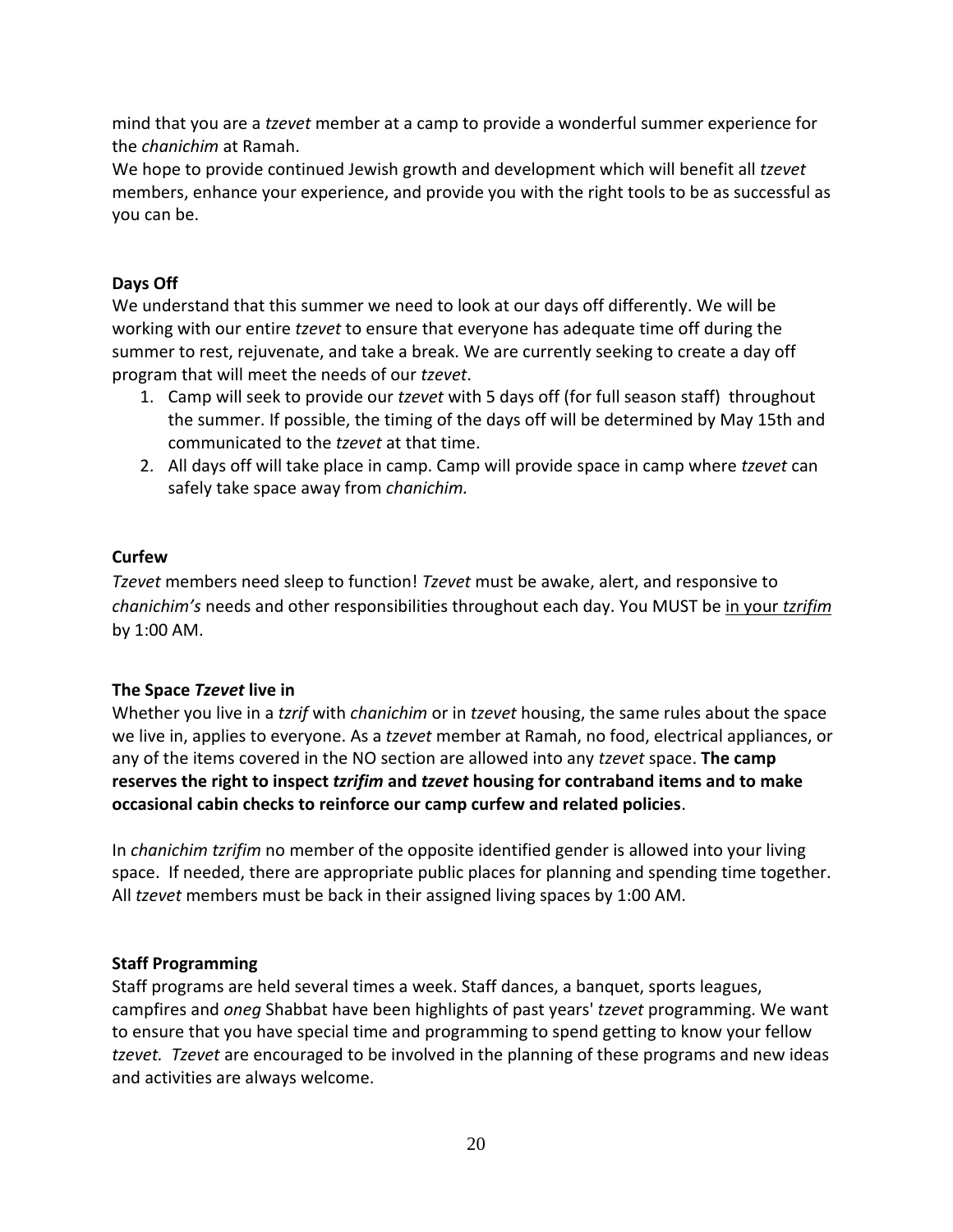### *Limmud* **(learning) for Tzevet**

Each *tzevet* member needs to spend an hour a week participating in *Limmud*. We offer a range of topics through our *chinuch* (education) department and we also encourage you, our *tzevet* to teach a *shiur* (class) to other *tzevet* members. *Limmud* is a wonderful opportunity for you to give and gain new skills and new knowledge.

#### **Staff Space**

*Chanichim* are not allowed in the *moadon tzevet* (staff lounge). This is to allow you to have a place in camp that you can call your own. In order to allow this privilege to continue, you are responsible to ensure that this room is kept clean and tidy. The *moadon tzevet* is equipped with computers and internet access which is shared with all our tzevet members.

There is also a Programming Room, which *tzevet* may use for work purposes and which is equipped with computers and internet access. Again, this room should remain clean and treated and respected as a working place for the entire *tzevet*. No *chanichim* are allowed in this space.

### **Salaries**

Compensation amounts are personal and private-- please do not share your compensation with others. We make offers to each staff member individually based on a number of factors, and at the discretion of the camp directors. In order to reduce a culture of resentment, please do not share your compensation with anyone else on staff. Cheques will be issued after all work has been satisfactorily completed, the physical area or residence has been cleaned and inspected, evaluations prepared, inventory counted, and your supervisor has confirmed your work responsibilities have been met.

In keeping with National Ramah policy, tipping is not permitted. Parents have been notified and encouraged to make contributions in a staff member's name to the Staff Appreciation Fund.

#### **Night-time Coverage**

Night-time supervision is a critical aspect of *tzevet* responsibility. In order to ensure the safety and comfort of *chanichim*, each *tzrif* must be supervised by a minimum of one *tzevet* member each evening, beginning at curfew. This responsibility will usually be divided among the *tzrif Tzevet* (counsellors and live-in), but other members are required to help in covering *tzrifim*. A schedule will be created by the *tzevet* in the *tzrifim* and their supervisors; you are required to adhere to the schedule and must notify your supervisor if there are changes. Coverage responsibilities must be taken very seriously, as they are necessary for the preservation of a safe and comfortable environment for the entire Ramah community. This means, ensuring that all *chanichim* are there, making sure all the lights are off and each *chanich* is safe. This is also a wonderful time to bond with your *chanichim* and once they are all asleep, a great chance for you to get a good night's sleep. Both *madrichim* need to be back in the cabin at curfew. Only after *laila tov* ritual and *shema,* may you leave the *tzrif* if you aren't on coverage duty that night.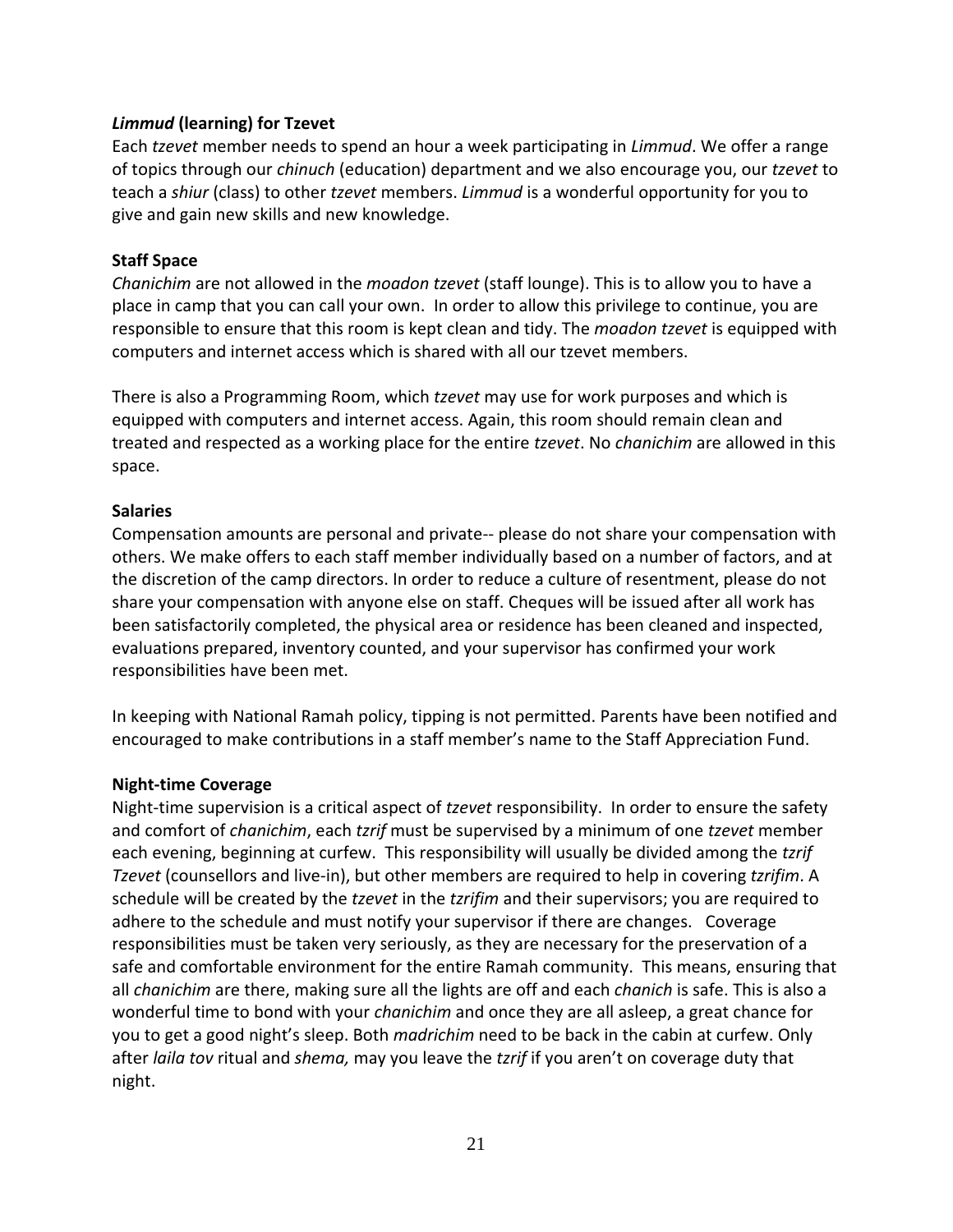#### **Roles Other Than Your Assigned Job:**

As a Tzevet member, you will be asked over the summer to help in different areas that we depend on our staff for. By signing your contract you are agreeing to be a helpful staff member and do what is asked, assuming it is reasonable and safe, by your supervisors.

## **The Daily and Camp Routine -** הקיץ ולוח היום תוכנית

#### **1. Daily Schedule- Hebrew** *tochnit hayom*

Each day at Ramah is a special day and *tzevet* members are expected to fully participate in the daily schedule. The days begin with *kimah* (wake up), continue with *t'fillot* (prayers), *nikayon* (clean up) and continue with the schedule of the *chanichim*. Meals are a part of the daily schedule and all tzevet members are expected to be there. The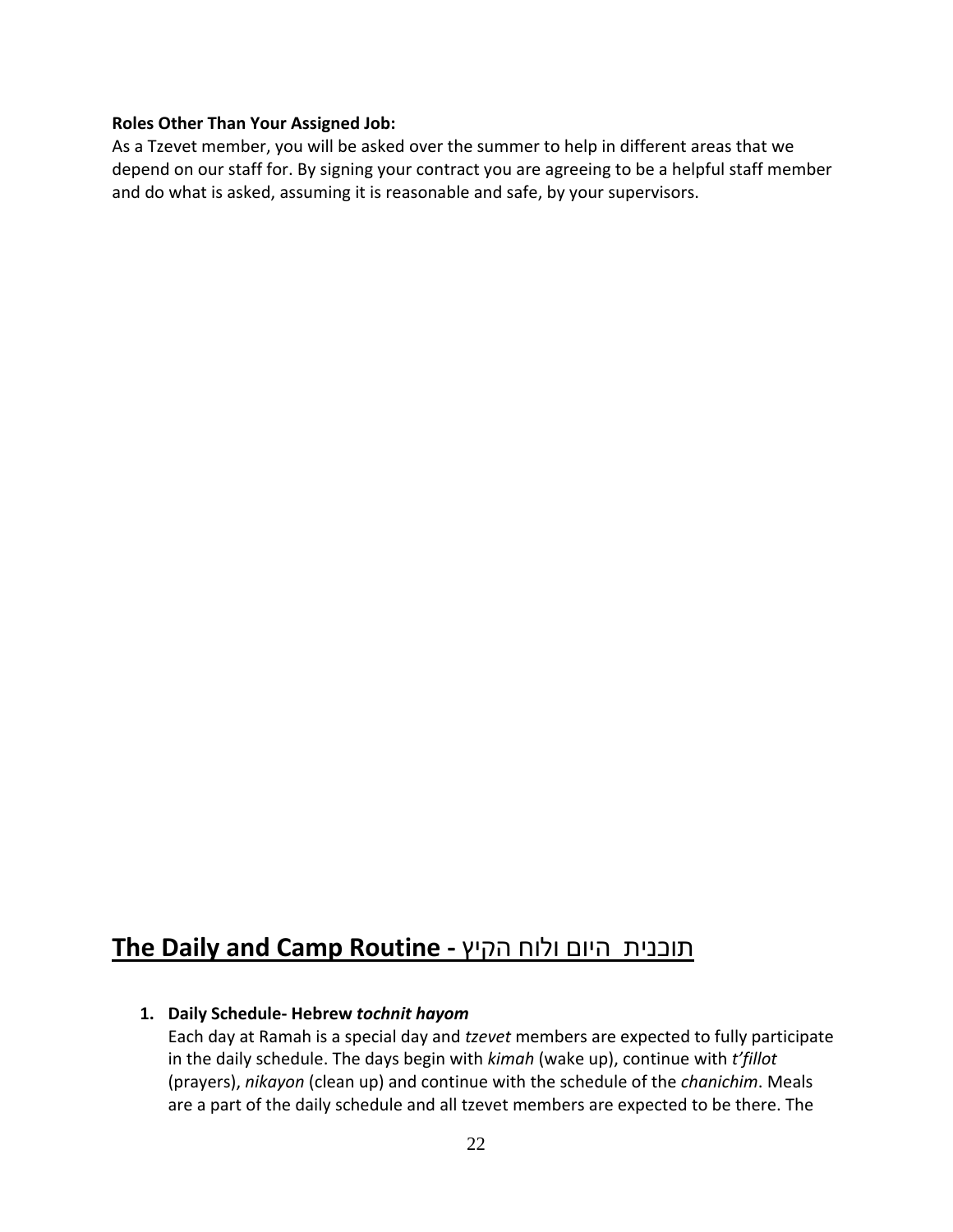day ends with *peulat erev, lailah tov* and coverage. Again, all *tzevet* members are expected to be involved and perform the necessary tasks.

### **2.** *Chadar Ochel* **(Dining Hall) Policies**

Each meal at Ramah is a wonderful educational opportunity. It is also a time when the safety and comfort of every *chanich* must be carefully guarded. It is important that every *tzevet* member, including those not sitting at camper tables, arrive to meals on time, ensure that hands are washed prior to eating, wait until the *"hamotzi"* is recited before eating, remain silent whenever the leaders hand is raised, ensure that the table is completely cleared, and remain at the table until *Birkat Hamazon* is concluded. Males are required to have their heads covered in the Chadar Ochel, *Chanichim* and *tzevet* members must remain at their tables unless they are holding their table's tray to obtain more food. Wandering during meals can be dangerous and is not permitted. Please note that all *tzevet* members who live with *chanichim* also sit with them during meals.

#### **3.** *Nikayon* **and Cabin Checks**

Camp Ramah is a beautiful place and we love keeping it that way. The way that the *tzrifim* look on the inside, the way that the camp looks on the outside and all public spaces are expected to be kept cleaned and kept tidy. As a *tzevet* member you are a *Dugmah* and your living spaces and work areas should be kept clean.

*Tzrifim* will be checked for cleanliness on a regular basis.

#### **4. Laundry**

Camp Ramah provides each *tzevet* member and *chanichim* with a personal laundry bag and access to the weekly camp laundry service, free of charge. Additionally, there are limited on-site coin laundry facilities available for *tzevet* use only. At no time may *chanichim* use the coin laundry.

#### **5.** *Marp* **- Infirmary Information**

Camp maintains a fully staffed and fully supplied *Marpe'ah* (infirmary). During *shavua hachanah*, you will learn the hours and policies; please be respectful of them. A healthy camp is a happy camp. All camper **AND staff medication** needs to be stored in the marp. *Marp protocols will be very different in 2022- stay tuned for more information about our changes to meet the needs operating safely this year.*

#### 6. *Agam -* **waterfront information**

Camp Ramah is privileged to have a wonderful *Agam* (waterfront). Our *chanichim* and *tzevet* members benefit from it throughout the summer. During *shavua hachanah* the safety measures and policies will be reviewed, please follow them.

#### **7. Office and Communication Information**

Our office has a dedicated and hardworking *tzevet;* please follow the policies and rules of the office in order to ensure a smooth running camp.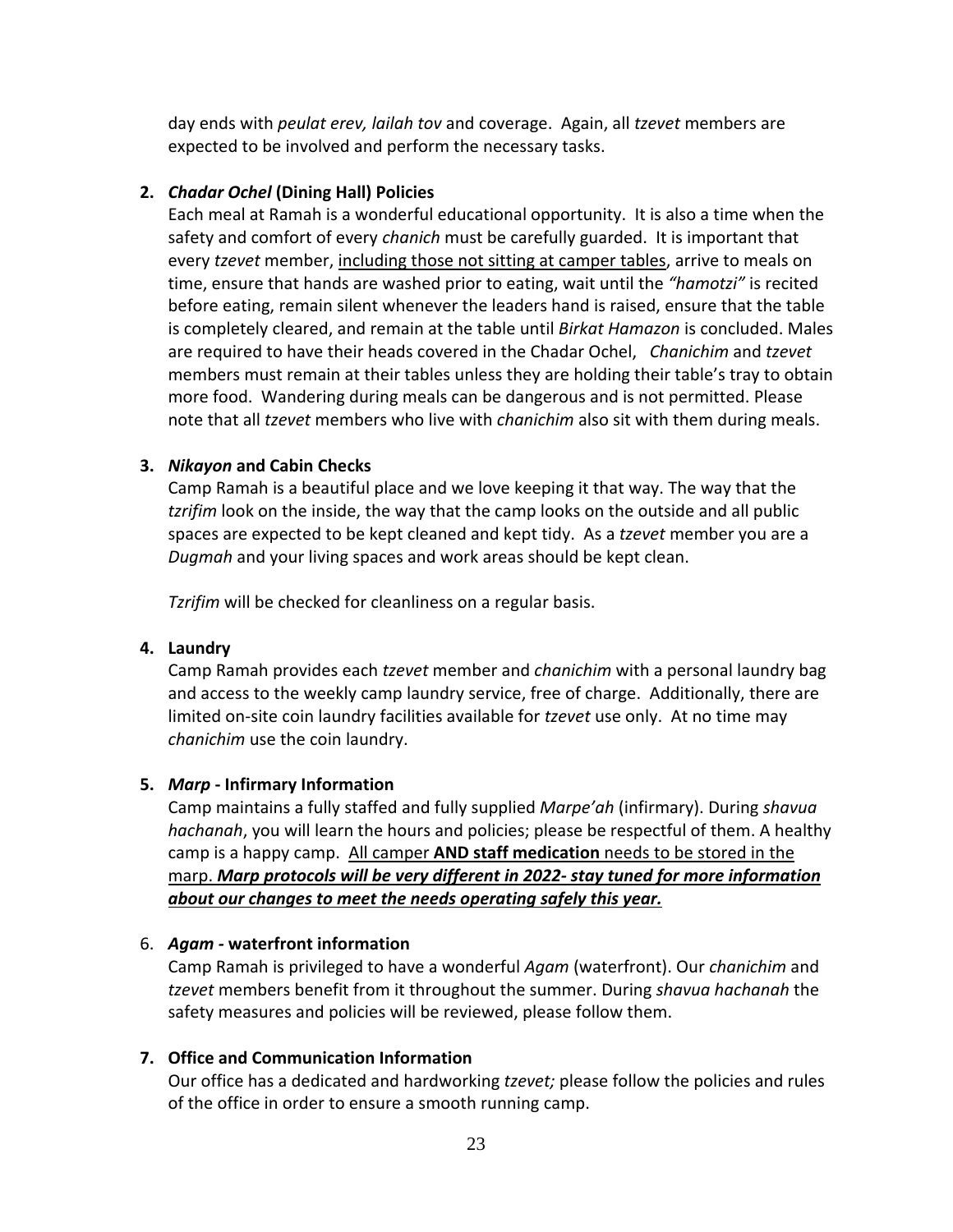#### **8. Mail, Emails and Faxes**

All mail is delivered to the camp office and will be distributed to your supervisor once it is ready. Please give the mail to your *chanichim* as soon as you receive it and make sure that they write home AT LEAST twice a week.

# **Policy Forms**

## **POLICY 1: ACCESSIBLE CUSTOMER SERVICE POLICY**

**APPLICABILITY:** All employees, all positions, at the office and camp.

**INTENT:** This policy is intended to meet the requirements of the Accessibility Standards for Customer Service, Ontario Regulation 429/07 under the Accessibility for Ontarians with Disabilities Act, 2005.

#### **DEFINITIONS:**

● Assistive Device – is a technical aid, communication device or other instrument that is used to maintain or improve the functional abilities of people with disabilities. Personal assistive devices are typically devices that customers bring with them such as a wheelchair, walker or a personal oxygen tank that might assist in hearing, seeing, communicating, moving, breathing, remembering and/or reading.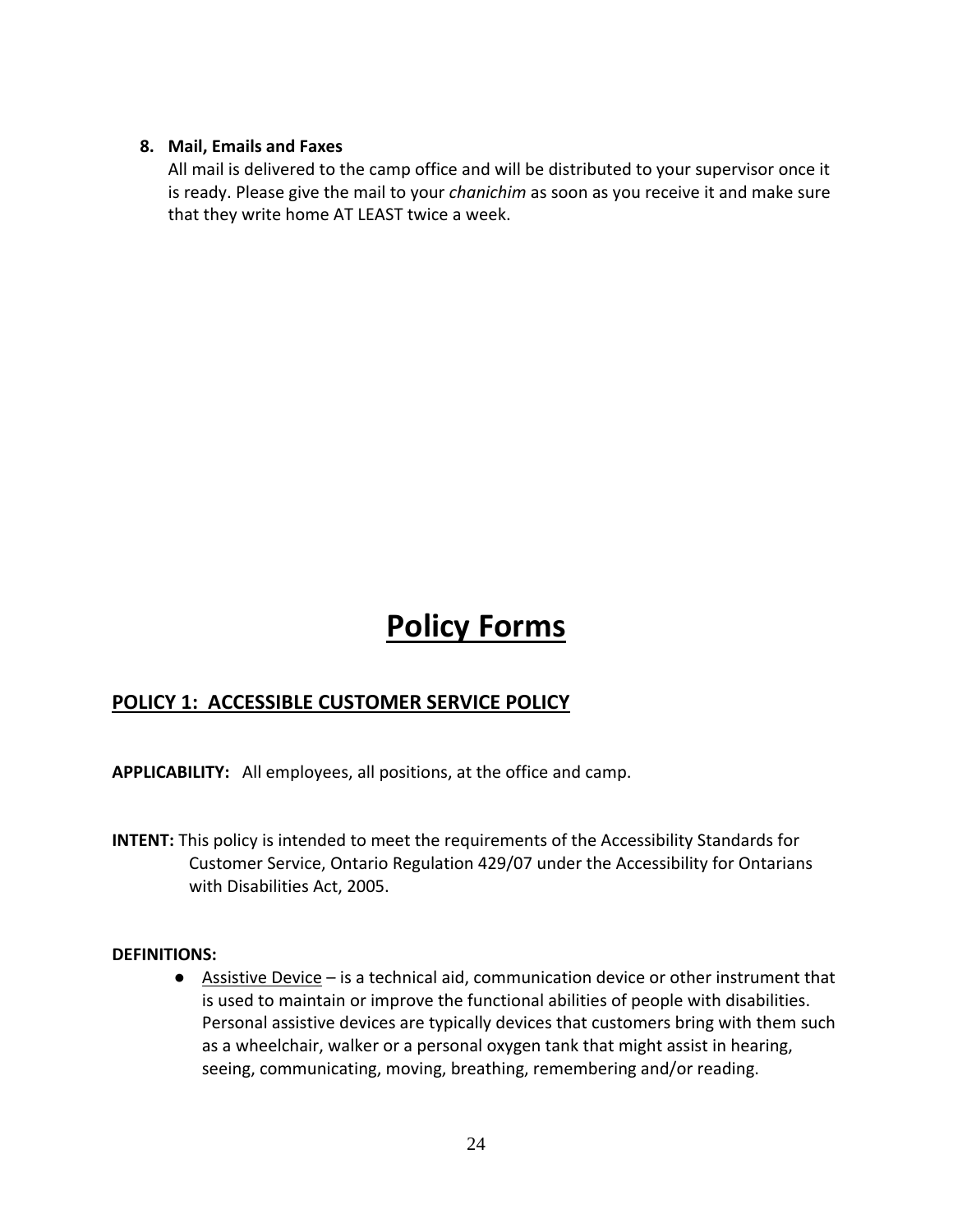- Disability the term disability as defined by Accessibility for Ontarians with Disabilities Act, 2005 and the Ontario Human Rights Code refers to:
	- o any degree of physical disability, infirmity, malformation or disfigurement that is caused by bodily injury, birth defect or illness and, without limiting the generality of the foregoing, includes diabetes mellitus, epilepsy, a brain injury, any degree of paralysis, amputation, lack of physical coordination, blindness or visual impediment, deafness or hearing impediment, muteness or speech impediment, or physical reliance on a guide dog or other animal or on a wheelchair or other remedial appliance or device;
	- o a condition of mental impairment or a developmental disability;
	- o a learning disability, or dysfunction in one or more of the processes involved in understanding or using symbols or spoken language;
	- o a mental disorder; or
	- o an injury or disability for which benefits were claimed or received under the insurance plan established under the Workplace Safety and Insurance Act, 1997.
- $\bullet$  Guide Dog is a highly-trained working dog that has been trained at one of the facilities listed in Ontario Regulation 58 under the *Blind Persons' Rights Act,* to provide mobility, safety and increased independence for people who are blind.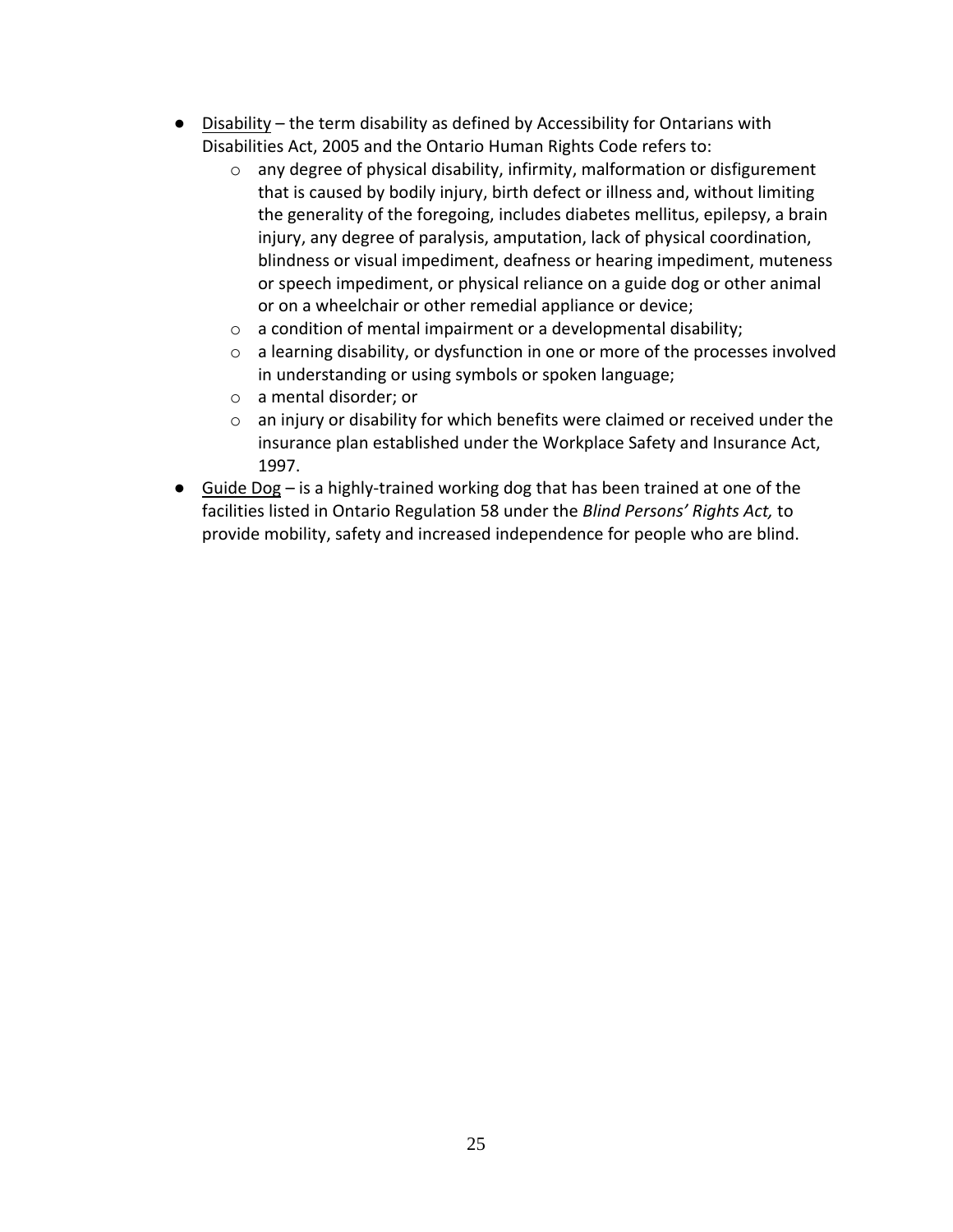- Service Animal as reflected in *Ontario Regulation 429/07*, an animal is a service animal for a person with a disability if:
	- o it is readily apparent that the animal is used by the person for reasons relating to his or her disability; or
	- $\circ$  if the person provides a letter from a physician or nurse confirming that the person requires the animal for reasons relating to the disability.
- Service Dog as reflected in *Health Protection and Promotion Act, Ontario Regulation 562* a dog other than a guide dog for the blind is a service dog if:
	- $\circ$  it is readily apparent to an average person that the dog functions as a service dog for a person with a medical disability;
	- o or the person who requires the dog can provide on request a letter from a physician or nurse confirming that the person requires a service dog.
- Support Person as reflected in *Ontario Regulation 429/07*, a support person means, in relation to a person with a disability, another person who accompanies him or her in order to help with communication, mobility, personal care, medical needs or access to goods and services.

## **POLICY:**

In accordance with the Accessibility Standards for Customer Service, Ontario Regulation 429/07, this policy addresses the following:

A. Providing Goods and Services to People with Disabilities

Camp Ramah in Canada is committed to ensuring that its policies, practices, and procedures are consistent with the principles of dignity, independence, integration and equal opportunity for all, including those with disabilities.

B. Assistive Devices

We will ensure that our staff is trained and familiar with various assistive devices that may be used by persons with disabilities while accessing our services.

C. Guide Dogs, Service Animals, and Service Dogs

We welcome people with disabilities and their service animals. Guide Dogs, Service Animals, and Service Dogs are allowed on the parts of our premises that are open to the public. If there is a need for a person with disabilities (who requires a Guide Dog, Service Animal, or Service Dog) to enter into the kitchen where food is prepared and stored, alternative methods of support will be provided whenever possible.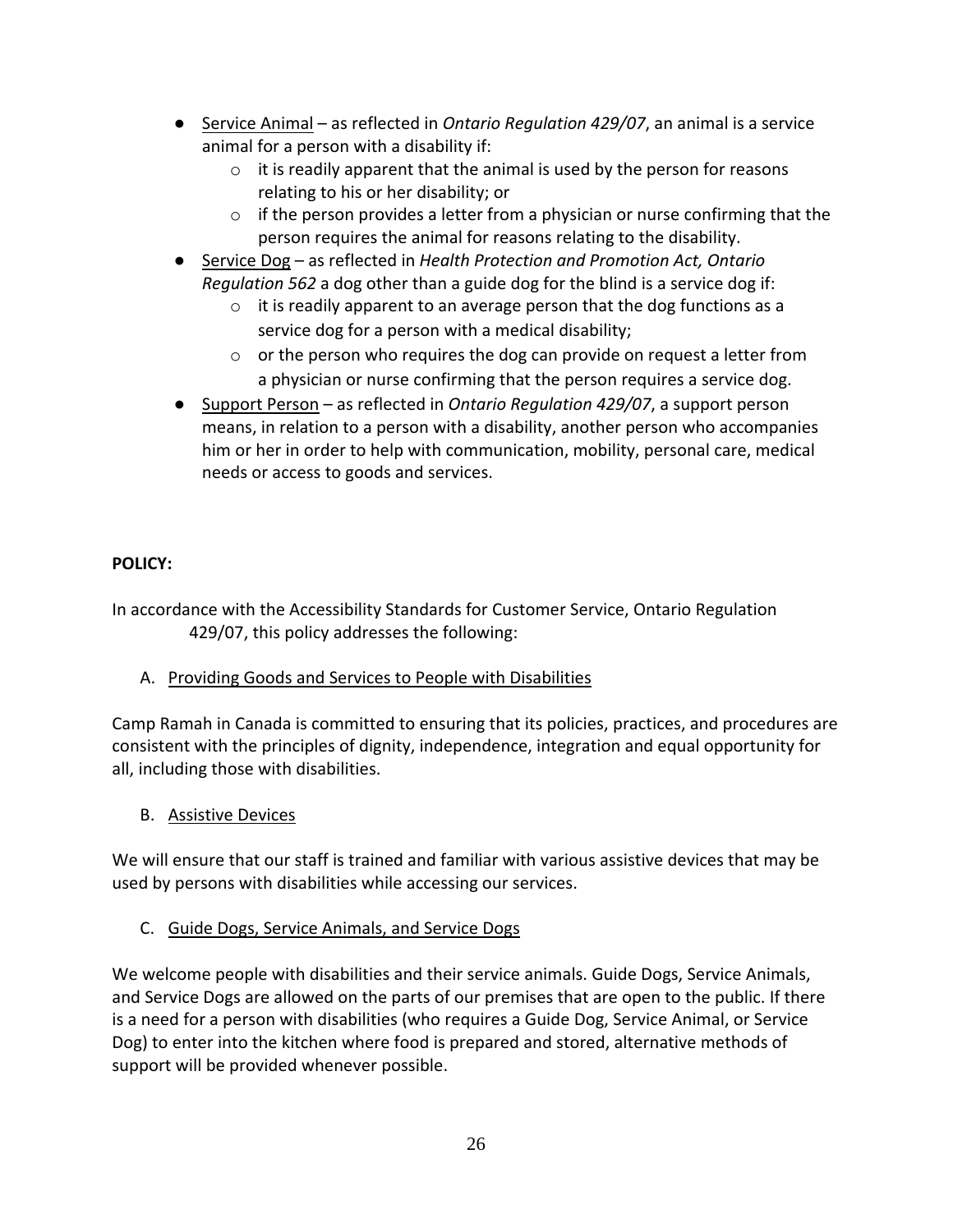## D. Support Person

A person with a disability who is accompanied by a support person will be allowed to have that person accompany them on our premises. Payment for a support person will be determined on a case by case basis.

## E. Notice of Temporary Disruption

In the event of a planned or unexpected disruption to services or facilities for persons with disabilities at the office or camp, reasonable efforts will be made to provide notice promptly. This notice will include information about the reason for the disruption, its anticipated length of time, and a description of alternative facilities or services, if available. This notice will be placed at the office and camp site.

## F. Training for Staff

Camp Ramah in Canada will provide training to employees, volunteers, and others who deal with the public or third parties on their behalf during the first week of their orientation, as well as continued training at regular intervals. Revised training will be provided in the event of changes to legislation, procedures and/or practices. A record of training will be kept.

Training will include:

- An overview of the Accessibility for Ontarians with Disabilities Act, 2005 and the requirements of the customer service standard
- A review of the requirements of the Accessibility Standards for Customer Service, Ontario Regulation 429/07.
- Instructions on how to interact and communicate with people with various types of disabilities.
- Instructions on how to interact with people with disabilities who:
	- o use assistive devices;
	- $\circ$  require the assistance of a guide dog, service dog or other service animal; or
	- $\circ$  require the use of a support person (including the handling of admission fees).
- Instructions on how to use equipment or devices that are available at our premises or that we provide that may help people with disabilities.
- Instructions on what to do if a person with a disability is having difficulty accessing your services.
- Camp Ramah in Canada's policies, procedures and practices pertaining to providing accessible customer service to customers with disabilities.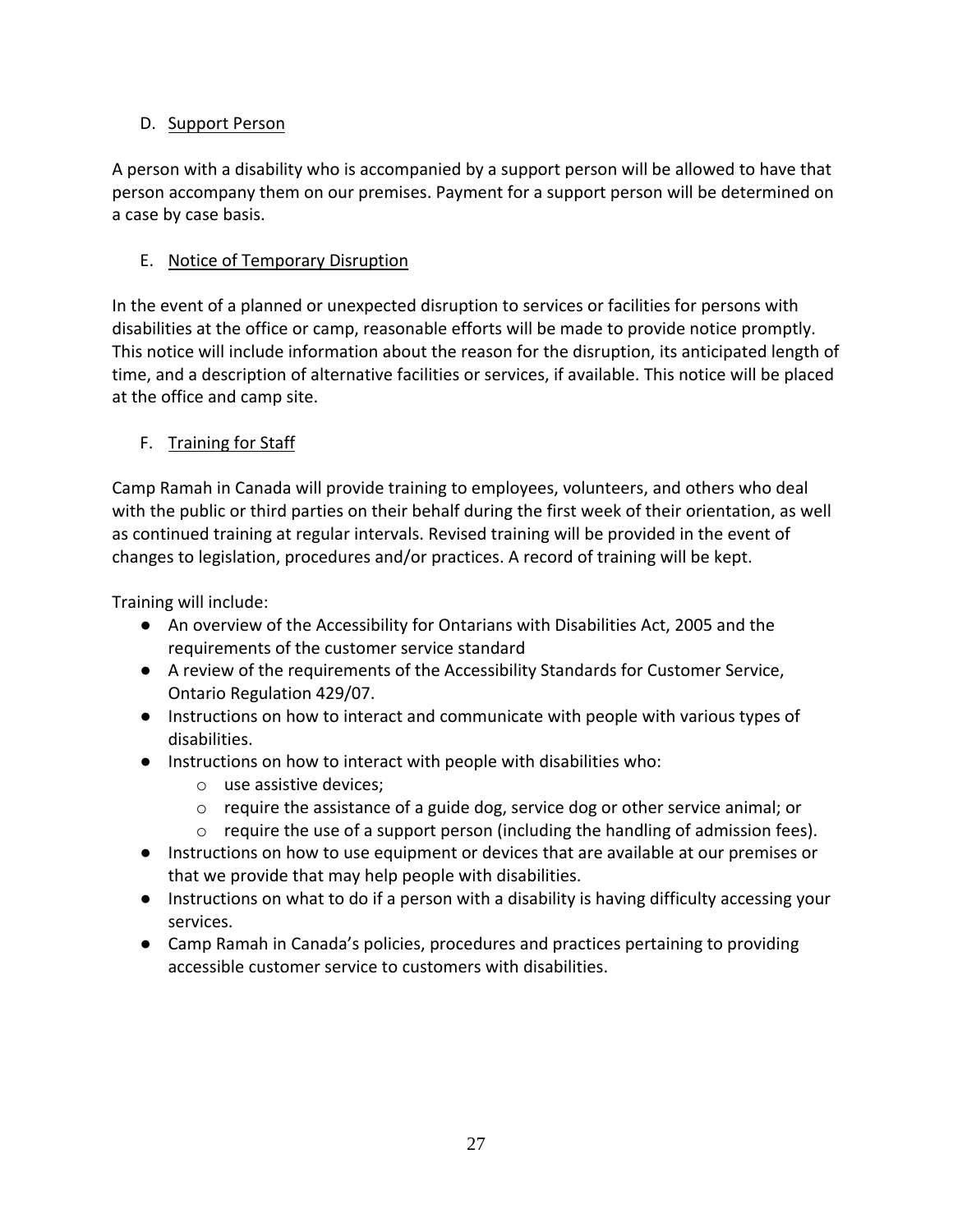### G. Feedback Process

All are invited to submit feedback to:

Director of Finance and Operations 416.789.2193 ext. 2510 100 Elder St. Toronto, ON M3H 5G7 [info@campramah.com](mailto:info@campramah.com) Those who provide feedback can expect to hear back within 7 business days.

This policy and its related procedures will be reviewed as required in the event of legislative changes.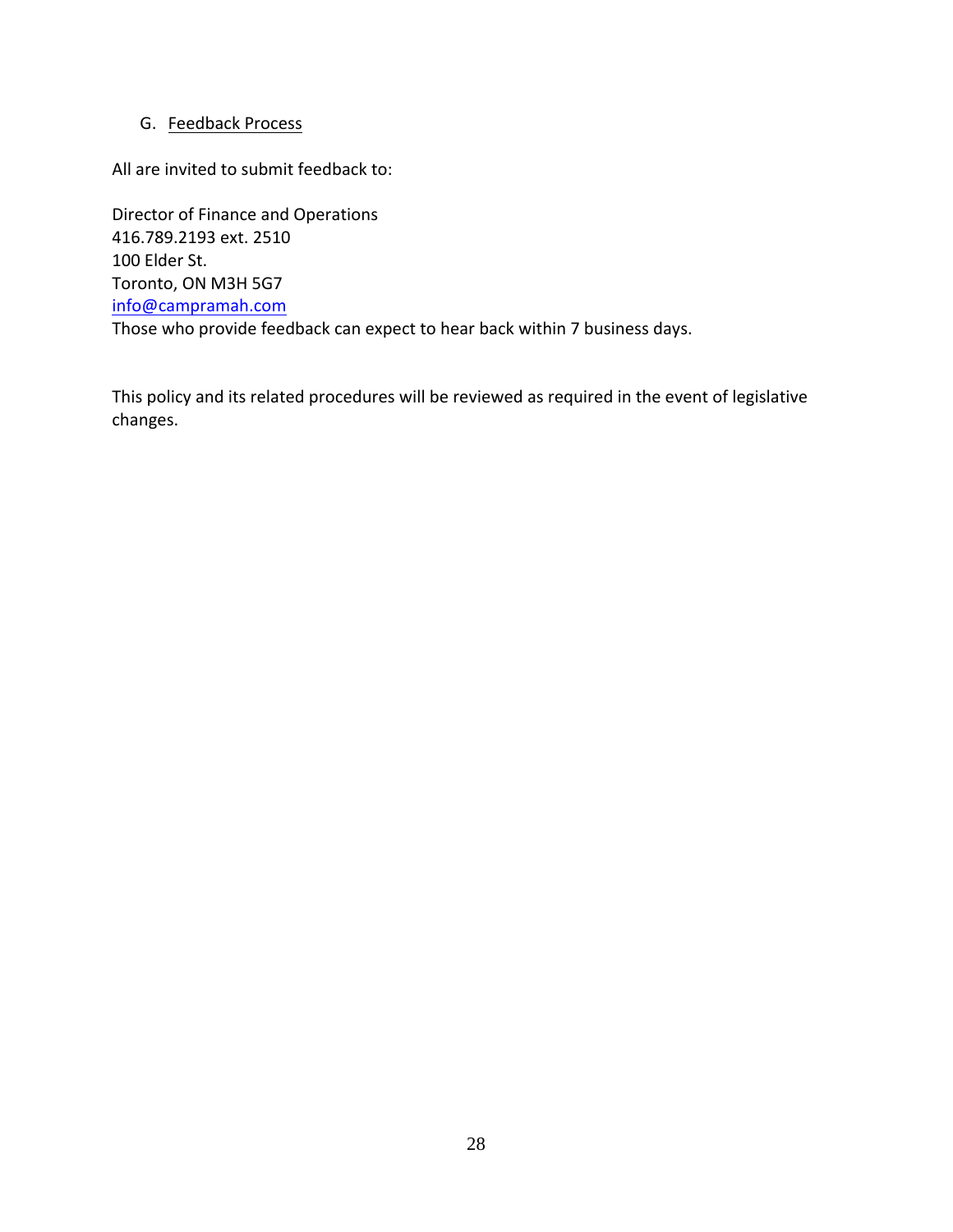## **POLICY 2: ANTI-DISCRIMINATION & ANTI-HARASSMENT POLICY (as mandated by Bill 168)**

## **APPLICABILITY: All employees, all positions, all departments at work and at events, activities, programs which may be held off site or after normal business hours.**

- INTENT: To ensure that all Camp Ramah in Canada employees enjoy a productive, professional work environment which is free from discrimination or harassment and which respects and upholds the inherent dignity, worth and rights of each person.
- POLICY: Camp Ramah in Canada prohibits discrimination, as per the Ontario Human Rights Code, which is based on race, ancestry, place of origin, colour, ethnic origin, citizenship, creed, sex, sexual orientation, age, record of offences, marital status, same sex partnership status, family status, and disability.

 Camp Ramah in Canada undertakes to pursue equality, as defined by freedom from adverse discrimination or harassment, either "psychological" or "personal", and the removal of unreasonable barriers to equal opportunity.

 It is unlawful and a violation of Camp Ramah in Canada's policy to retaliate against any employee either for complaining about a violation of this policy, or for cooperating in an investigation of a complaint under this policy.

DEFINITION: Workplace harassment is inappropriate, unwelcome, offensive or demeaning conduct, whether verbal, physical, visual or otherwise, where:

- submission to such conduct is made an explicit or implicit term or condition of employment;
- submission to or rejection of such conduct is used as a basis for employment decisions; or
- such conduct has the purpose or effect of unreasonably interfering with an individual's work performance or creating an intimidating, hostile, or offensive working environment.

Examples: **Verbal conduct** such as racial epithets, comments or slurs, lewd comments, sexual jokes, offensive e-mails or phone calls, unwanted sexual advances or comments, or threats and demands that may demean, ridicule, intimidate, or offend;

**Physical conduct** such as assault, sexual flirtation, unwelcome touching,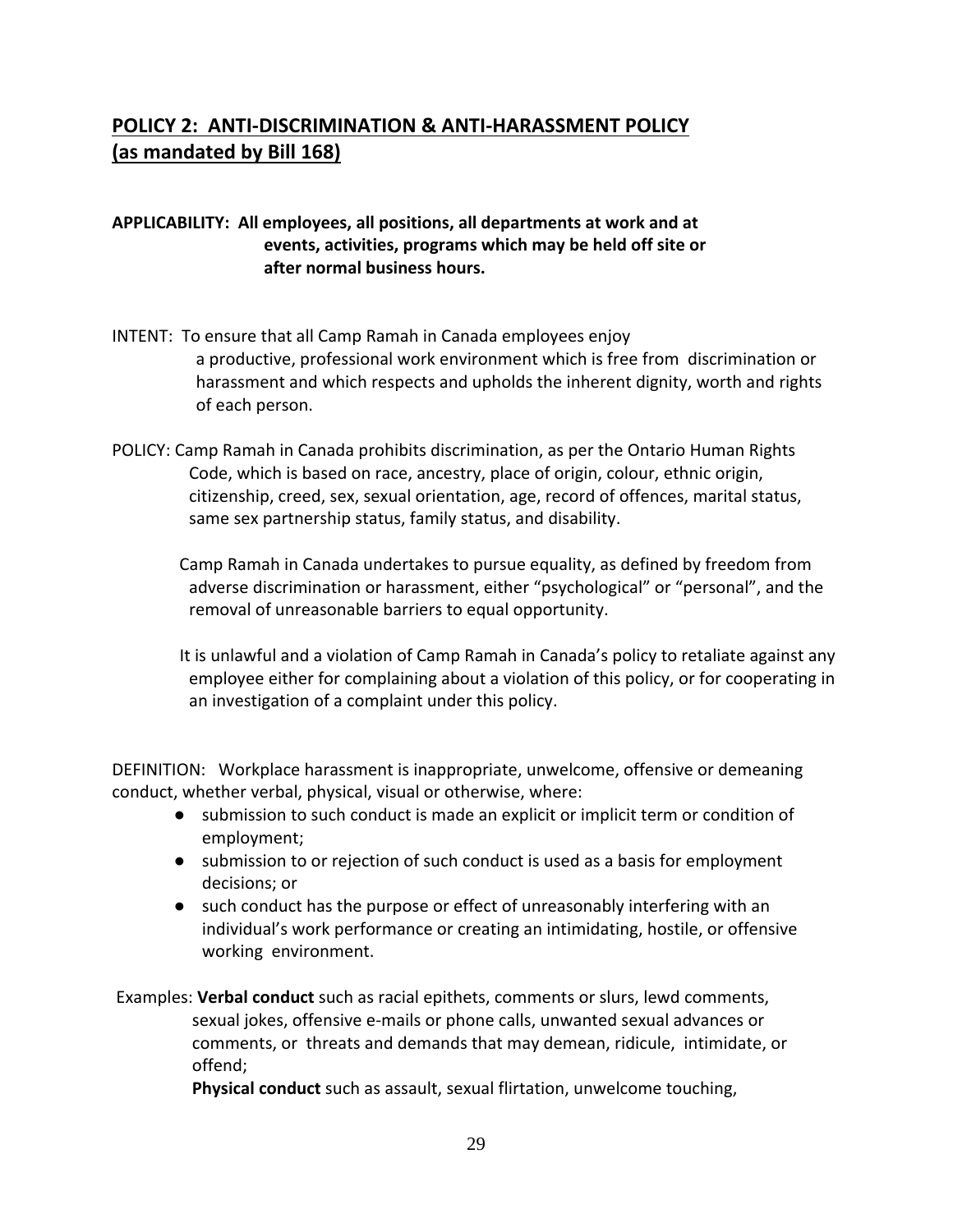advances, or other physical interferences; **Visual conduct** such as offensive cartoons, pictures, photographs, or gestures, or viewing offensive internet materials **Bullying Retaliation** for having reported harassment.

PROCEDURES: Any employee who believes that he/she has been subjected to any kind of harassment, coercion, or intimidation by anyone, whether visitor, volunteer, donor, supplier, delivery-people, managers, former employees, or co-workers, may pursue either of the following two methods to resolve the matter.

 Any member of management who learns of or observes conduct which violates, or may be seen to violate this policy, has the responsibility to pursue either of the following two methods, and must inform the Camp Director or Director of Finance and Operations of their actions.

#### Informal Method - Complaint

- Step 1: At the time of the harassment, the employee is to indicate disapproval to the harasser and request that the behaviour cease. If the harassment does not stop, or if the employee is uncomfortable confronting the harasser, step 2 is an option.
- Step 2: The employee is to speak to the Camp Director or Director of Finance and Operations about the incident(s). The individual consulted will assist in identifying how best to address the harassment and will assist the employee in taking appropriate action to stop the harassment.

If the harassment continues, or the employee is not satisfied with an informal resolution, a formal complaint is the recommended option.

#### Formal Method - Investigation

All formal complaints of harassment or discrimination will be submitted in writing to a Review Panel comprised of the Camp Director, Director of Finance and Operations, and Chair, Human Resources or Governance Committee. All complaints will be investigated as thoroughly, objectively, confidentially, and promptly as possible by the Review Panel.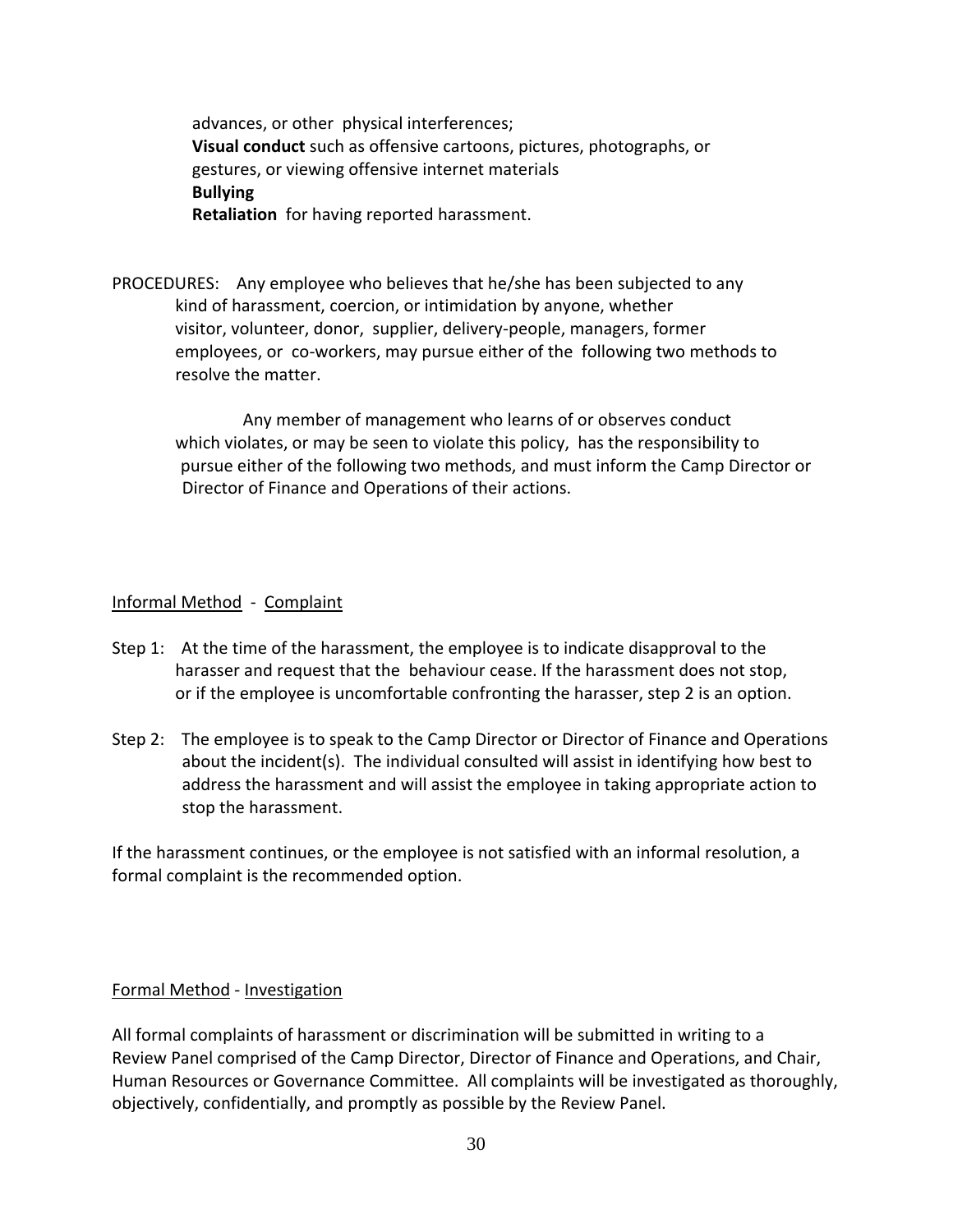The investigation will include interviews with all relevant parties, i.e., the complainant, the respondent, and any individual believed to have information regarding the alleged transgressions. Any employee approached will be required to cooperate in such an investigation.

A report of the findings, together with recommendations, will be communicated to the individuals involved, and to the President of the Board or, if the latter is an involved party, to the Vice President of the Board. Where the complaint is substantiated, the Review Panel will ensure that appropriate remedial action is taken.

The Review Panel will endeavor, if possible, to complete the investigation and to oversee the implementation of any required remedial action, within thirty days of the filing of the complaint.

CONSEQUENCES: Following an investigation of a complaint, Camp Ramah in Canada will take prompt and appropriate corrective and disciplinary action against anyone who violates this policy. Appropriate corrective or disciplinary measures may include, but is not limited to the following:

- a formal apology
- counseling
- written warning placed in the employee's personnel file
- change of work assignment
- suspension
- termination

 In addition, management may initiate any other action required to provide an effective remedy to the victim or to the overall workplace environment. It should be understood that in addition to any of the procedures and remedies herein set out, harassment in the workplace may be the subject of a complaint under the Ontario Human Rights Code.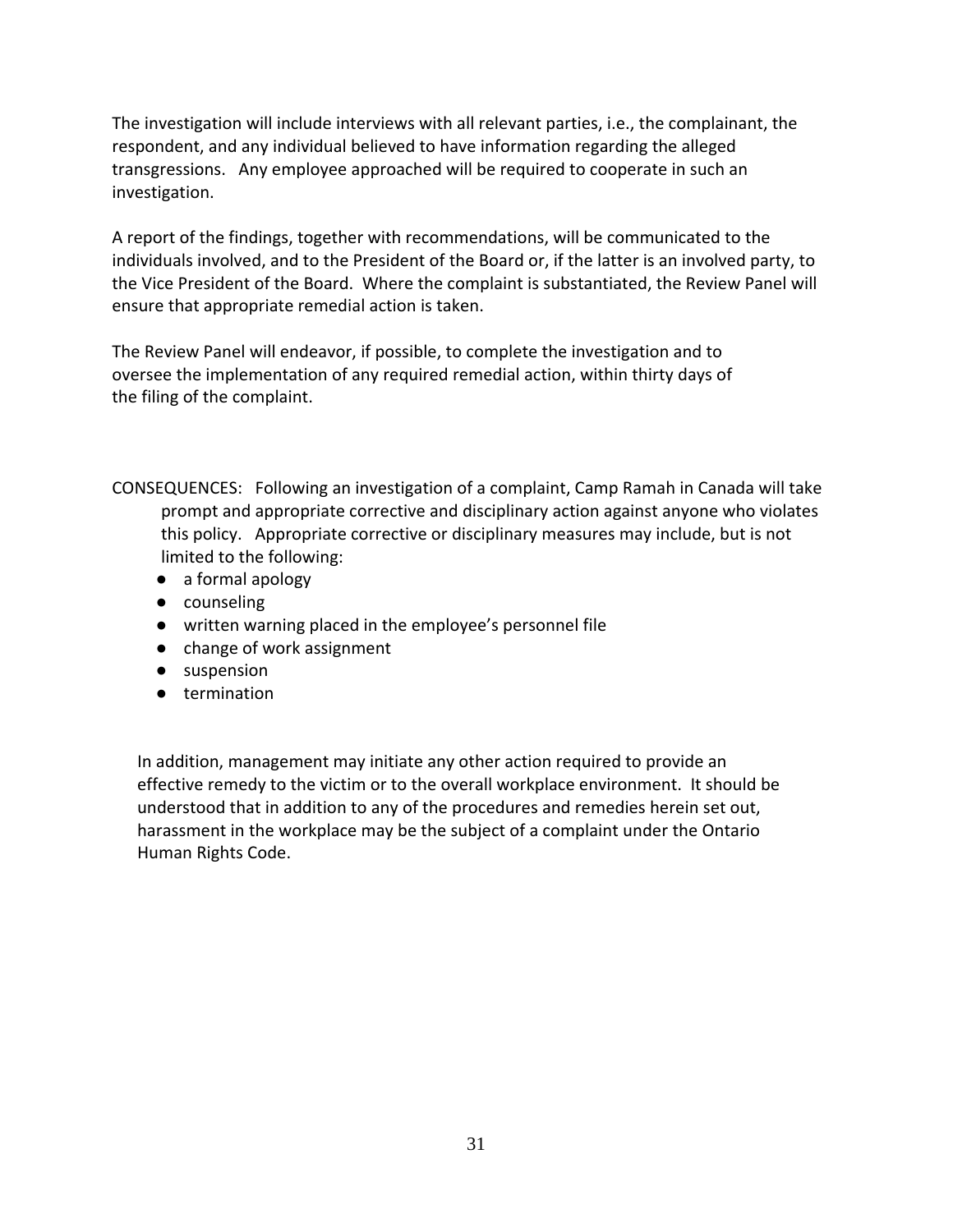## **Policy 3: Camp Ramah in Canada OCCUPATIONAL Health and Safety Policy (November 2012)**

Management of Camp Ramah is vitally interested in the health and safety of its employees. Protection of employees from injury or occupational disease is a major continuing objective. Camp Ramah will make every effort to provide a safe, healthy work environment. All supervisors and workers must be dedicated to the continuing objective of reducing risk of injury.

Camp Ramah as employer, is ultimately responsible for worker health and safety. As Camp Director and Director of Finance and Operations, we give you our personal promise that every reasonable precaution will be taken for the protection of workers.

Every worker must protect his or her own health and safety by working in compliance with the law and with safe work practices and procedures established by the company.

It is in the best interest of all parties to consider health and safety in every activity. Commitment to health and safety must form an integral part of this organization.

In addition to preparing a health and safety policy like the one above, the employer must also have a program in place to implement that policy. This program will vary, depending upon the hazards encountered in a particular workplace. Program elements may include all or some of the following:

- 1. Worker training (e.g., new employees, WHMIS, new job procedures)
- 2. Workplace inspections and hazard analysis
- 3. Analysis of the accidents and illnesses occurring at the workplace
- 4. A health and safety budget
- 5. A formal means of communication to address promptly the concerns of workers
- 6. Confined space entry procedure
- 7. Lock-out procedure
- 8. Machine guarding
- 9. Material-handling practices and procedures
- 10. Maintenance and repairs
- 11. Housekeeping
- 12. Protective equipment
- 13. Emergency procedures
- 14. First-aid and rescue procedures
- 15. Electrical safety
- 16. Fire prevention
- 17. Engineering controls (e.g., ventilation)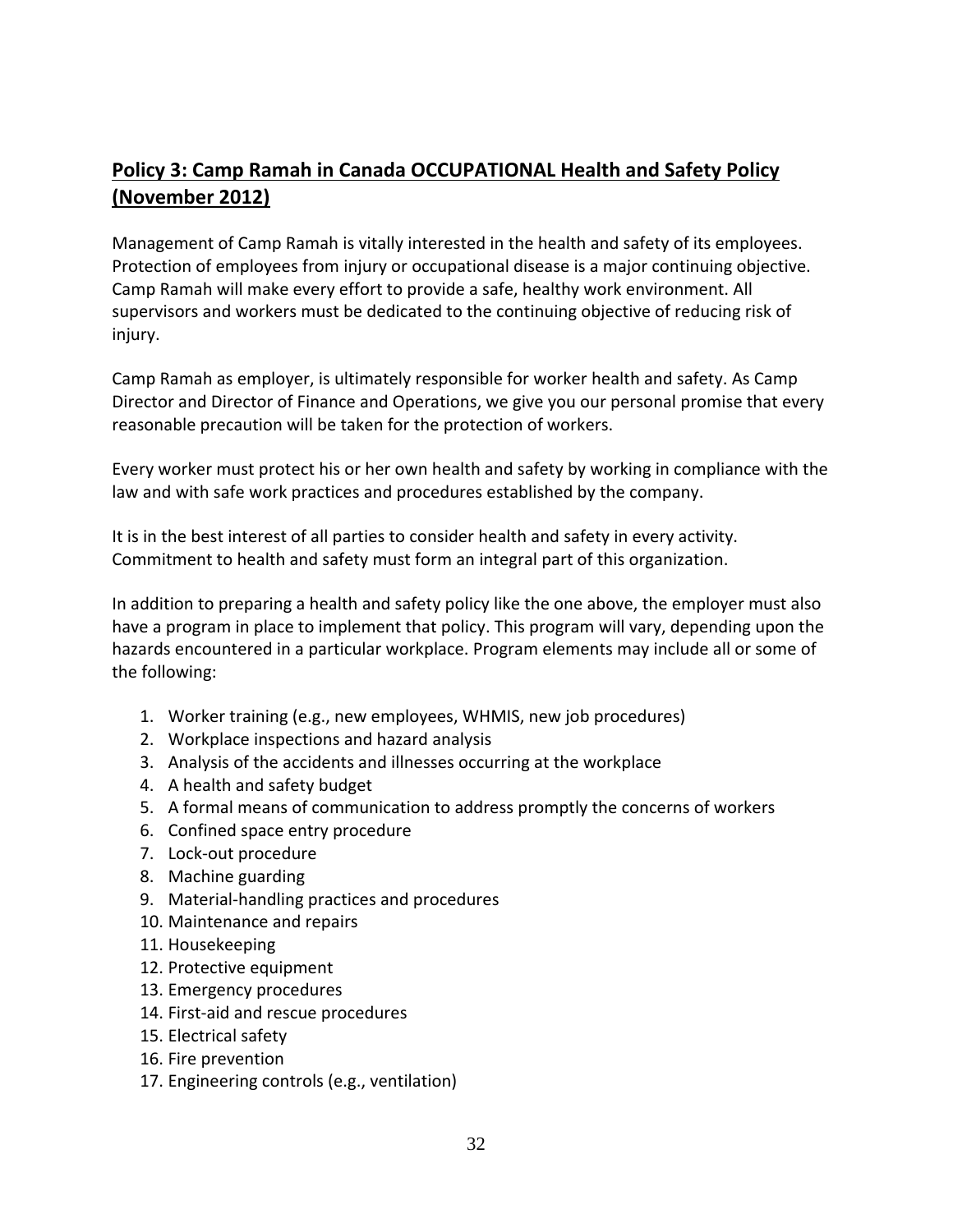This is not a comprehensive list.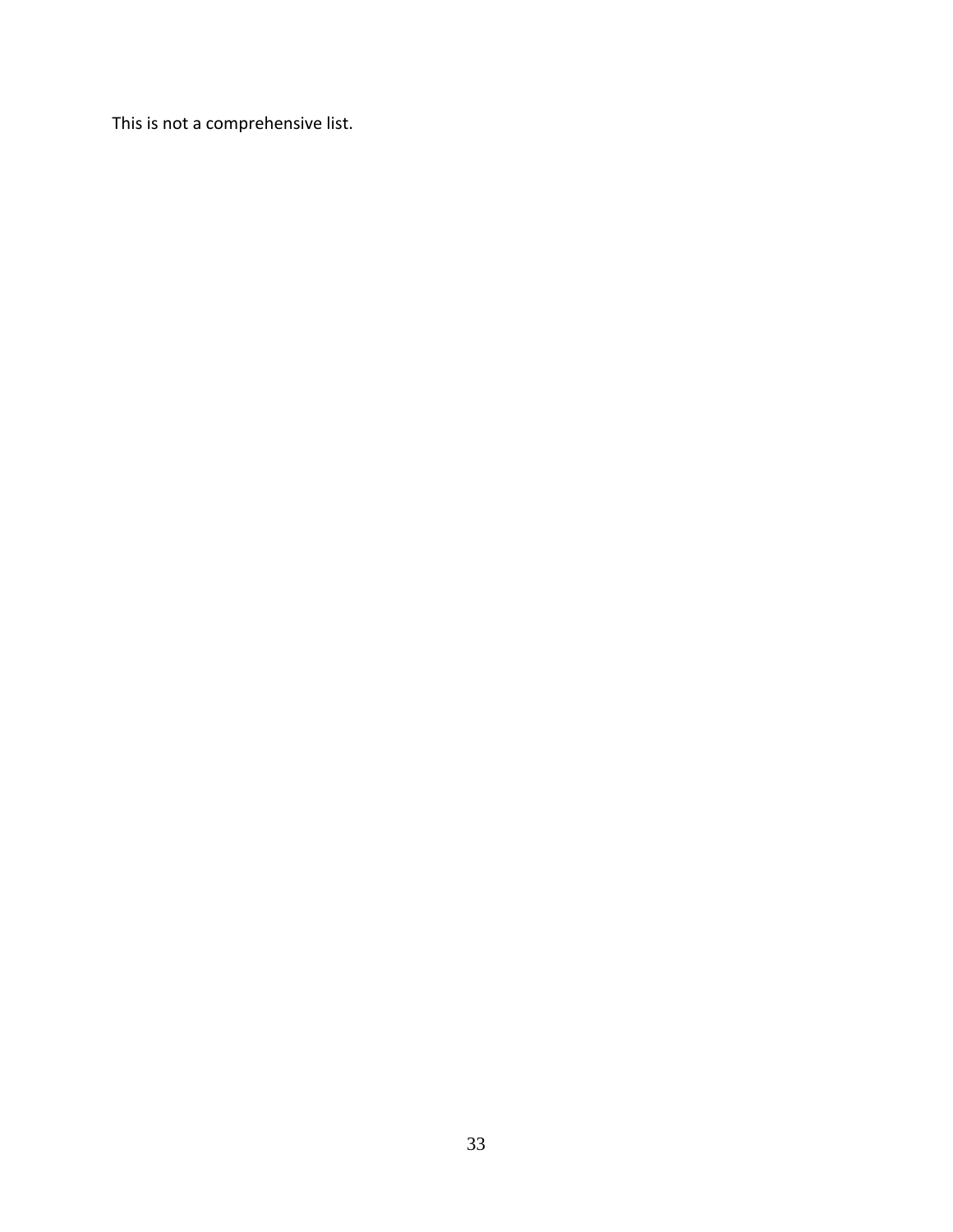## POLICY 4 : WORKPLACE VIOLENCE POLICY (As mandated by Bill 168)

## **APPLICABILITY: All employees, all positions, all departments at work and at events, activities, programs which may be held off site or after normal business hours.**

- INTENT: To ensure that all Camp Ramah in Canada employees enjoy a safe and healthy work environment, free from violence or the threat of violence.
- POLICY: Camp Ramah in Canada is committed to the prevention of workplace violence and as such, will take whatever precautions are reasonable to protect employees from experiencing violence in the workplace.

Camp Ramah in Canada has developed a Workplace Violence Program to support this Policy. A comprehensive risk assessment of the workplace has been conducted and any hazards which may present a risk of violence have been eliminated. As well, measures and procedures have been put into place for the safety of all employees. In so doing, Camp Ramah in Canada has consulted with the Health and Safety Committee and Human Resources Committee. The appropriate members of the team have been trained to recognize risks of workplace violence as they arise.

We will ensure that this policy and the supporting program are implemented and maintained, and that all employees and managers have the appropriate information and training to protect them from potential violence in the workplace.

It is unlawful and a violation of Camp Ramah in Canada's policy to retaliate against any employee either for complaining about a violation of this policy, or for cooperating in an investigation of a complaint under this policy.

DEFINITION: The Occupational Health and Safety Act of Ontario defines workplace violence as:

- The exercise of physical force by a person against a worker, in a workplace, that causes or could cause physical injury to the worker.
- An attempt to exercise physical force against a worker, in a workplace, that could cause physical injury to the worker.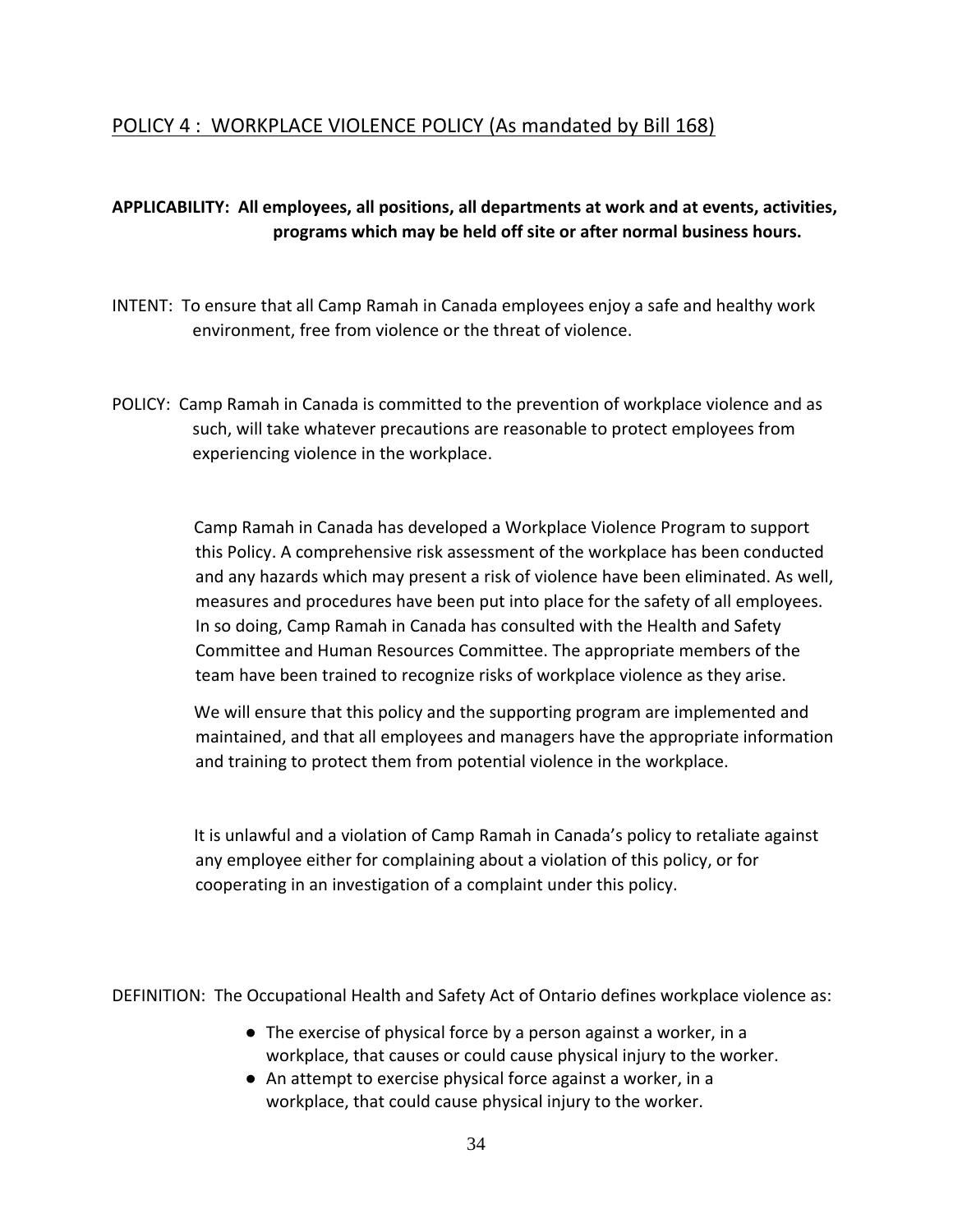● A statement or behaviour that a worker could reasonably interpret as a threat to exercise physical force against the worker, in a workplace, that could cause physical injury to the worker.

Examples of workplace violence include, but are not limited to:

- Verbally threatening to attack or harm an employee.
- Leaving threatening notes, phone messages, or sending threatening emails to a workplace.
- Shaking a fist in an employee's face.
- Wielding a weapon at work.
- Hitting or trying to hit an employee.
- Throwing an object at an employee.
- Sexual violence against an employee.
- Damaging or threatening to damage the property of an employee.

(A situation in which an employee is accidentally hurt is not included)

Violence may occur from multiple sources: visitors, volunteers, donors, suppliers, delivery people, managers, former employees, co-workers, family members or domestic partners.

#### **RESPONSIBILITIES:**

## Administration:

- To communicate this policy and its procedures to all employees
- To train staff in the implementation of this policy
- To conduct a risk assessment to ascertain whether the work environment places, or may place, employees at risk of violence, and reduce risks accordingly
- To advise the Health and Safety Committee of the results of the risk assessment and provide a copy of such assessment in writing
- To review the risk assessment annually and more often if the nature or conditions of the work change
- To take all reasonable and practical measures to minimize or eliminate risks identified through the risk assessment process, workplace inspections, or the occurrence of an incident.
- To review and evaluate the effectiveness of past actions taken to minimize or eliminate workplace violence
- To inform employees of potential risk situations
- To ensure employees understand who to contact regarding concerns about the policy or when to report an incident
- To investigate all reported incidents promptly and to cooperate with external investigations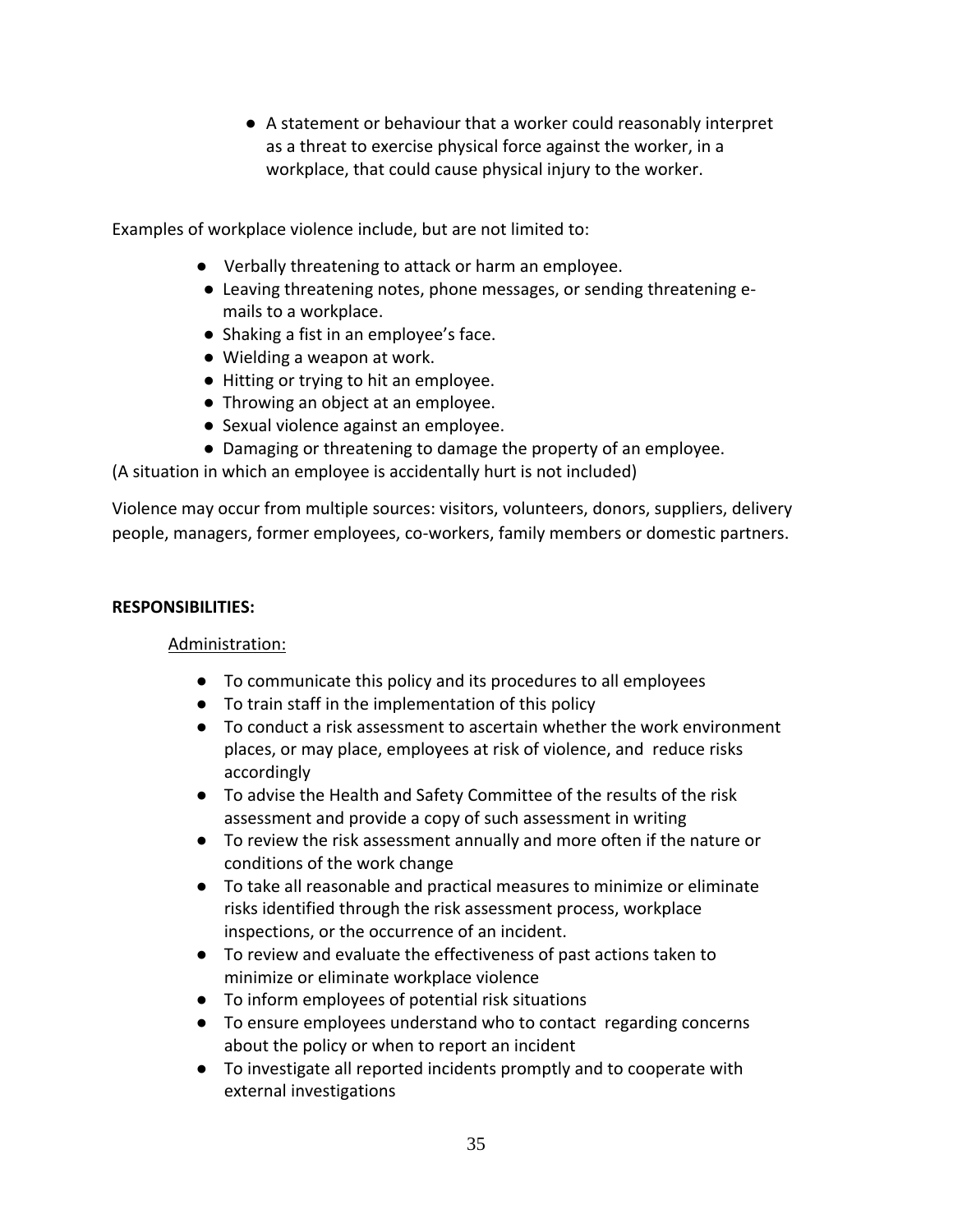- To provide methods to prevent the recurrence of the violence wherever possible
- To take all reasonable and practical measures to protect employees who, acting in good faith, report workplace violence or act as witnesses, from reprisal or further violence
- To ensure proper medical care is available to employees who require it
- To report and document incidents of workplace violence

#### Health & Safety Committee:

- To review the risk assessment results and provide recommendations to management to reduce or eliminate the risk of violence
- To recommend corrective measures for the improvement of the health and safety of employees
- To respond to employee concerns related to workplace violence and communicate these to management
- To participate in the review of the policy and guidelines for continuous improvement

#### Employees:

- To comply with this policy by avoiding any behaviour or conduct that could reasonably be interpreted as violent, threatening, or intimidating
- To report promptly, as per the procedures below, any incident where the employee is subjected to, witnesses, or has knowledge of workplace violence, or has reason to believe that workplace violence may occur
- To attend training sessions held by Camp Ramah in Canada with respect to workplace violence
- To fully cooperate in all investigations into reported incidents
- PROCEDURES: Any employee who has experienced, witnessed or feels he/she may be subjected to violent, threatening, or intimidating behaviour from visitors, volunteers, donors, suppliers, delivery people, managers, former employees, co-workers, family members, domestic partners, or other individuals, should proceed as follows:
	- If in immediate danger, call security and remove yourself, if possible, from the area of risk. If the incident occurs at a time when Security is not available, call 911 immediately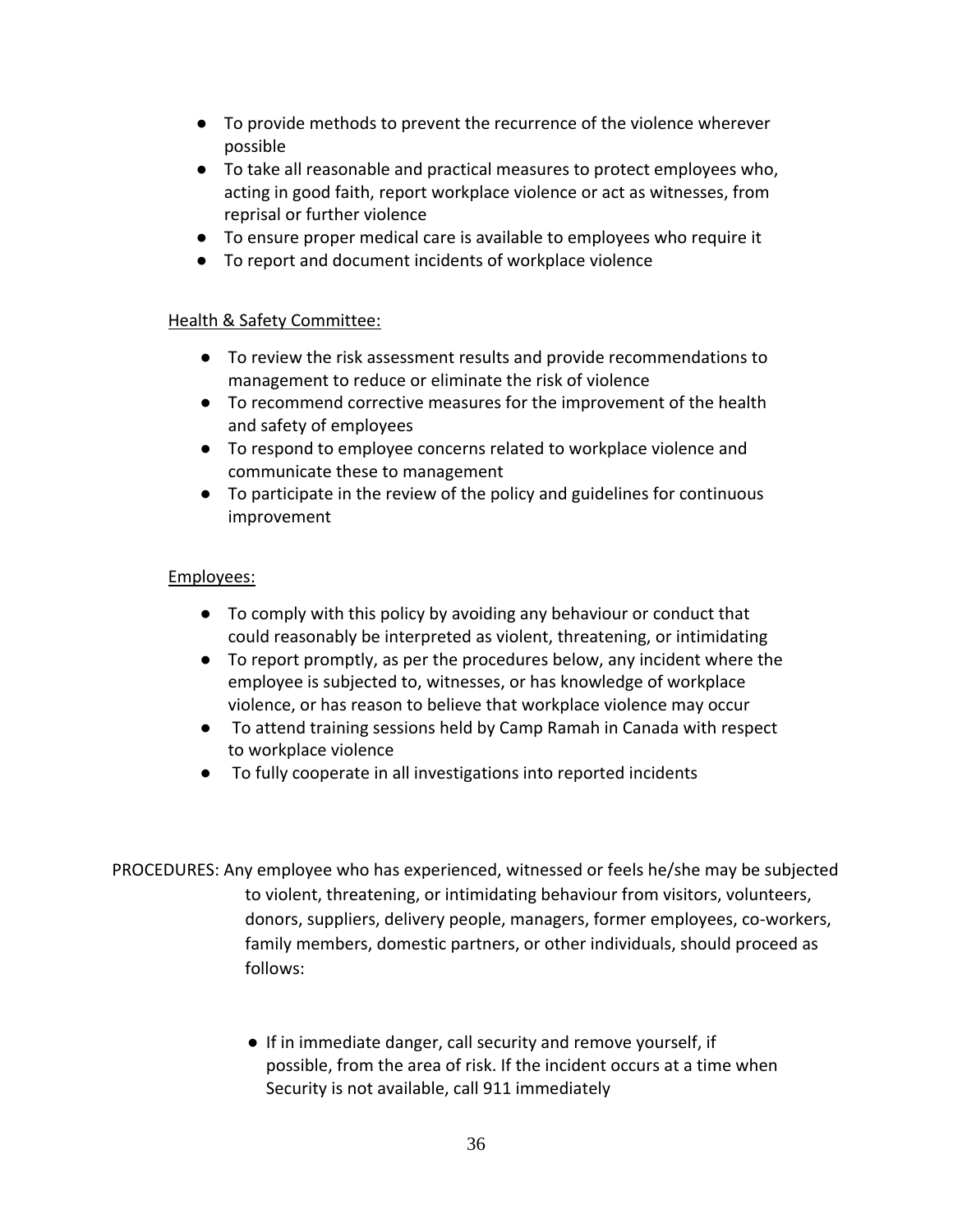● Make the behaviour or potential risk known to the Camp Director and/or Director of Finance and Operations as soon as possible

Any employee has the right to refuse to work or perform particular work if he/she has reason to believe that workplace violence is likely to place him/her in danger.

Any individual who makes substantial threats, exhibits threatening behaviour, or engages in violent acts while in the workplace, shall be removed from the premises as quickly as safety permit, and shall not be permitted to return to the workplace during the investigation and until such time as the outcome of the investigation permits. Employees are NOT to attempt to remove individuals from the premises without the assistance of either Security, or the Police.

#### Investigation:

All formal complaints will be submitted in writing to the Director of Finance and Operations. All complaints will be investigated by the Director of Finance and Operations. Assistance may be requested from other parties as deemed necessary (i.e. Camp Director, President of the Board, other Board Members).

The investigation will include interviews with all relevant parties, i.e., the complainant, the respondent, and any individual believed to have information regarding the alleged transgressions. Any employee approached will be required to cooperate in such an investigation. Any documentation or reports relevant to the incident may be requested.

A report of the findings, together with recommendations, will be communicated to the individuals involved, to the Camp Director, Health & Safety Committee, and to the President of the Board. Where the complaint is substantiated, the Director of Finance and Operations will ensure that appropriate remedial action is taken. The Director of Finance and Operations will endeavour to complete the investigation and to oversee the implementation of any required remedial action, within thirty days of the filing of the complaint.